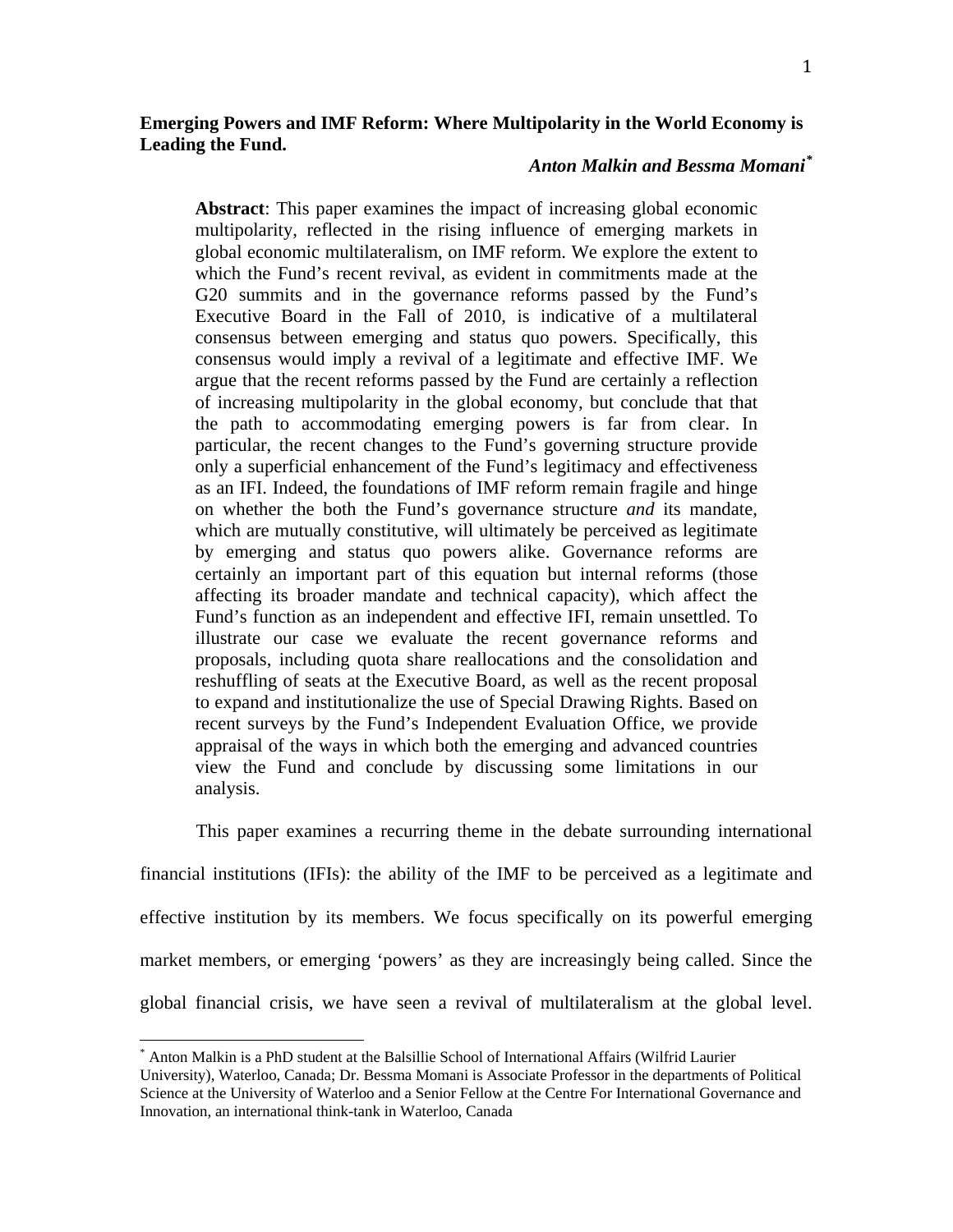Today, it appears that a financial crisis of global proportions seems to have provoked a truly global response. While regional monetary arrangements like the Chiang Mai Initiative in East Asia have failed to produce financial rescue packages in their respective domains, economic multilateralism appear to flourish. The IMF, in particular, has come out on top, with a renewed mandate and resources from the Group of Twenty (G20) club of advanced and emerging economies to provide financially stressed countries with balance of payments financing. Moreover, on November 5, 2010, the International Monetary Fund (IMF or Fund) agreed to a doubling of members' quotas a large realignment of quota shares toward emerging powers, ending a decade-long stalemate on the debate surrounding the Fund's governance structure. Thus, it may be tempting to conclude that the crisis has effectively revived the once ailing IMF and restored its fading legitimacy. In this paper, we aim to explore the extent to which the Fund's recent revival is indicative of an emerging multipolar bargain between emerging and status quo powers and whether this bargain restores Fund's legitimacy and effectiveness as an international financial institution (IFI). To put it another way: do the recent IMF reforms and reform proposals satisfy the ascent of emerging powers in the global economy and do these reforms, thereby, make the Fund a more legitimate and effective IFI? Notwithstanding the significance of other actors to the debate surrounding IMF reform (namely, the lowincome developing countries), we limit our analysis to the interaction between emerging and advanced economies—those that have the most influence over how the Fund distributes loans and carries out its surveillance functions.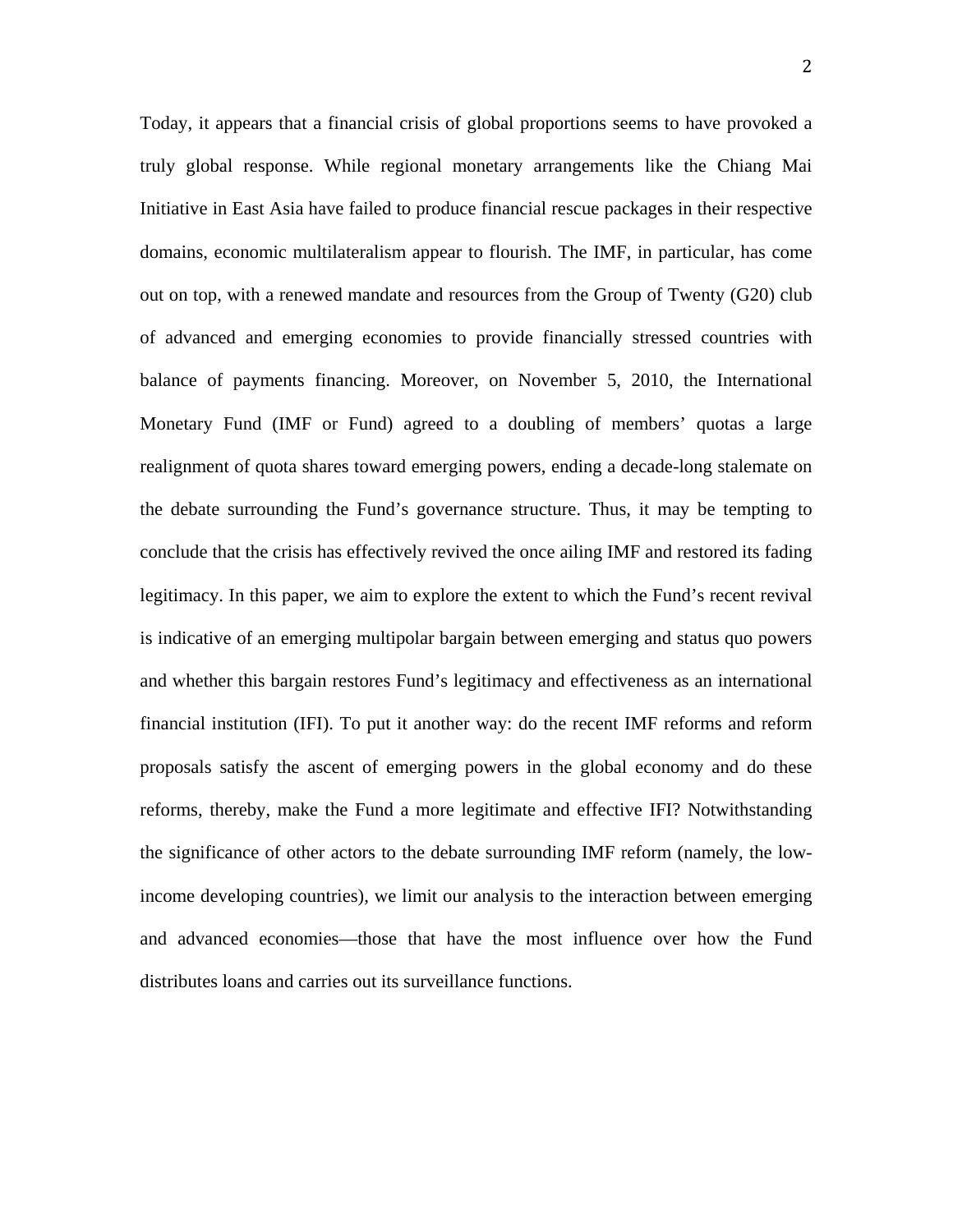effectiveness in global monetary governance.<sup>[3](#page-2-2)</sup> Lastly, drawing on new survey data It has been suggested shortly before the global financial crisis that the Fund reached a milestone of insignificance or even obscurity.<sup>[1](#page-2-0)</sup> We examine how the decline of IMF legitimacy in the last decade has seen a reverse via the G20 commitments of enhanced resources and (recently enacted) governance reforms, and whether these commitments reconstitute the Fund to the prideful place it once held in the international financial architecture. We then outline the recent development with respect to governance reforms, including the recently implemented quota and voice reforms and discussions surrounding the Fund's Board of Governors. A great volume of literature has been devoted to proposing advocating governance reforms that would make for a more legitimate and representative IMF, including rebalancing Executive Board votes toward emerging powers, changing the operative logic and size of the executive board, and shrinking European representation therein.<sup>[2](#page-2-1)</sup> We show how recent implemented reforms fit with these proposals and what this means for enhancing IMF legitimacy. Next, we explore the proposals for making the IMF a more responsive IFI through expanding the use of the Fund's Special Drawing Rights (SDRs). The proposed expansion is a relatively novel but potentially the most far-reaching reform proposal affecting the Fund's

<span id="page-2-0"></span><sup>1</sup> Eric Helleiner and Bessma Momani, "Slipping Into Obscurity? Crisis and Reform at the IMF," Centre for International Governance Innovation, *Working Paper No. 16* (2007); Leonard Seabrooke, "Legitimacy Gaps in the World Economy: Explaining the Sources of the IMF's Legitimacy Crisis," *International Politics* 44, No. 2/3 (2007): 250–68. Similarly, just as the crisis was beginning to unfold, some were quick to point out a significant contrast between the IFI's leading role in the East Asian and Argentine crises and the recent crisis. See Mark Beeson and Andre Broome, "Watching from the Sidelines? The Decline of the IMF's Crisis Management Role," *Contemporary Politics* 14, No. 4 (2008): 393-409. <sup>2</sup>

<span id="page-2-1"></span><sup>2</sup> Ariel Buira, "A new voting structure for the IMF" (Washington, DC: Group of 24, 2002) [http://www.g24.org/newvotig.pdf;](http://www.g24.org/newvotig.pdf) Edwin M. Truman (Ed.), *Reforming the IMF for the 21st century* (Washington, DC: Institute for International Economics, 2006); Ngaire Woods and Domenico Lombardi, "Uneven patterns of governance: How developing countries are represented in the IMF," *Review of International Political Economy* 13, No. 3 (2006): 480-515. 3

<span id="page-2-2"></span>Eric Helleiner, "The Politics of the New Global Reserve System," *Journal of Globalization and Development* 1, No. 2 (2010); Barry Eichengreen. *Out of the Box Thoughts About the International*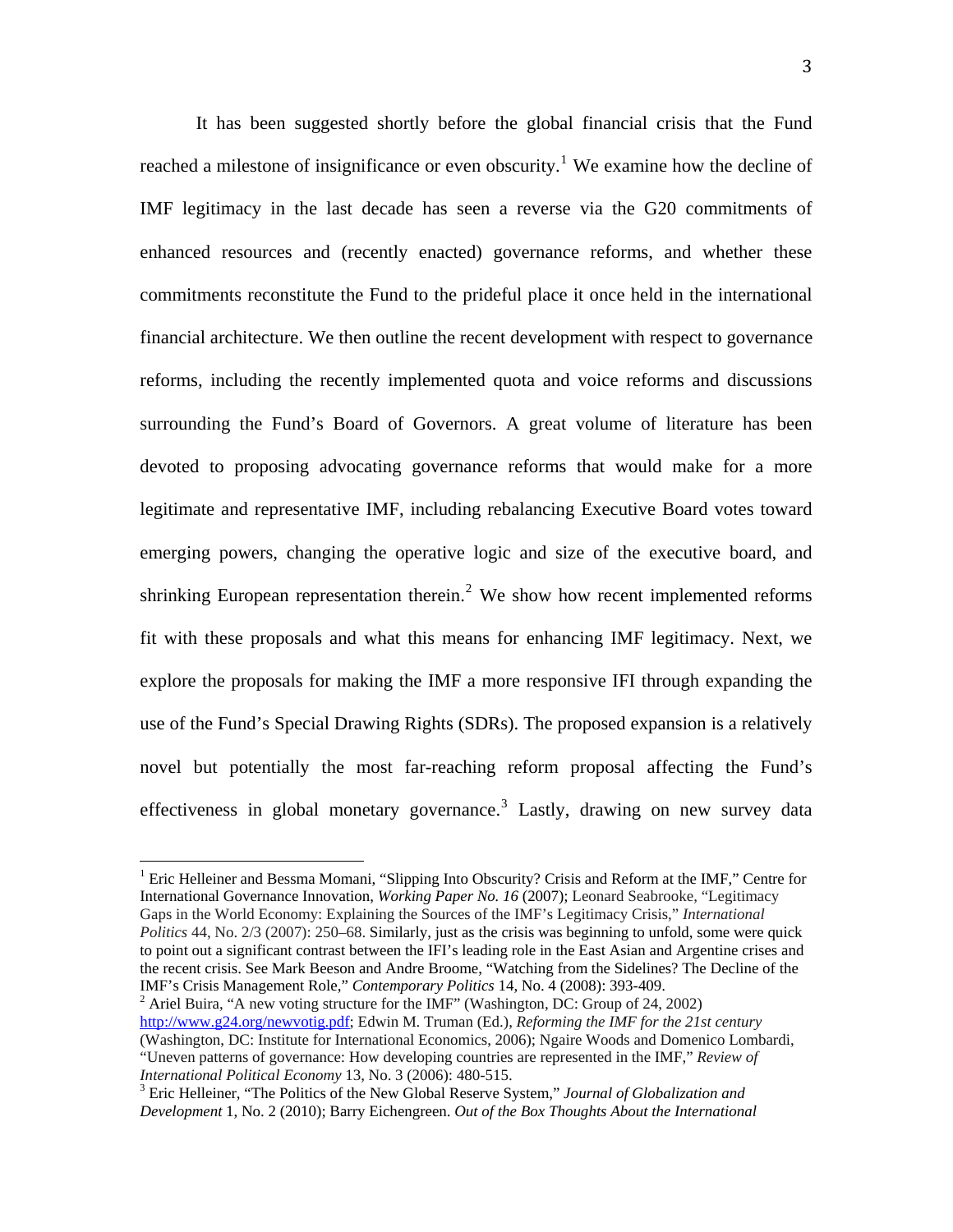produced by the Fund's Independent Evaluation Office  $(IEO)$ ,  $4$  this paper also explores how the Fund is perceived by the two groups comprising its most powerful members: the advanced industrialized countries and the large emerging markets economies (the emerging powers in global finance). It has already been suggested that effective IMF surveillance along with other internal functions—such as the training, hiring, and professional predisposition of Fund staff members—are crucial components of the Fund's function as a legitimate and effective institution of global macroeconomic management, and thus must be reformed.<sup>[5](#page-3-1)</sup> This fourth section of the paper will illustrate why this is crucial from the perspective of IMF lenders.

We argue that the recent IMF reforms and reform proposals are certainly a reflection of increasing multipolarity in the global economy, representing a significant culmination of efforts to give emerging powers a greater stake in the way that the Fund is governed. But we caution that it may be premature to infer from these reforms the restoration of Fund's legitimacy. In particular, the recent changes to the Fund's governance structure provide only a superficial enhancement to its legitimacy and effectiveness as an IFI. The foundations of IMF reform remain fragile and hinge on whether the Fund's governance structure *and* its mandate, which are correlated and not exclusive, will ultimately be perceived as legitimate by its most powerful members. Governance reforms are certainly an important part of this equation but internal (those affecting its broader mandate and technical capacity), which affect the Fund's function as

<u> 1989 - Andrea San Andrea San Andrea San Andrea San Andrea San Andrea San Andrea San Andrea San Andrea San An</u>

*Financial Architecture*, IMF Working Paper WP/09/116, May (2009).

www.imf.org/external/pubs/ft/wp/2009/wp09116.pdf.

<sup>&</sup>lt;sup>4</sup> The IEO is an internal organ of the IMF, but it is an independent auditor of the Fund's activities.

<span id="page-3-1"></span><span id="page-3-0"></span><sup>5</sup> Andre Broome, "The Importance of Being Earnest: The IMF as a Reputational Intermediary," *New Political Economy* 13, No. 2 (2008): 125-151; Bessma Momani, "IMF Staff: Missing Link in Fund Reform Proposals," *Review of International Organizations* 2 (2007): 39-57.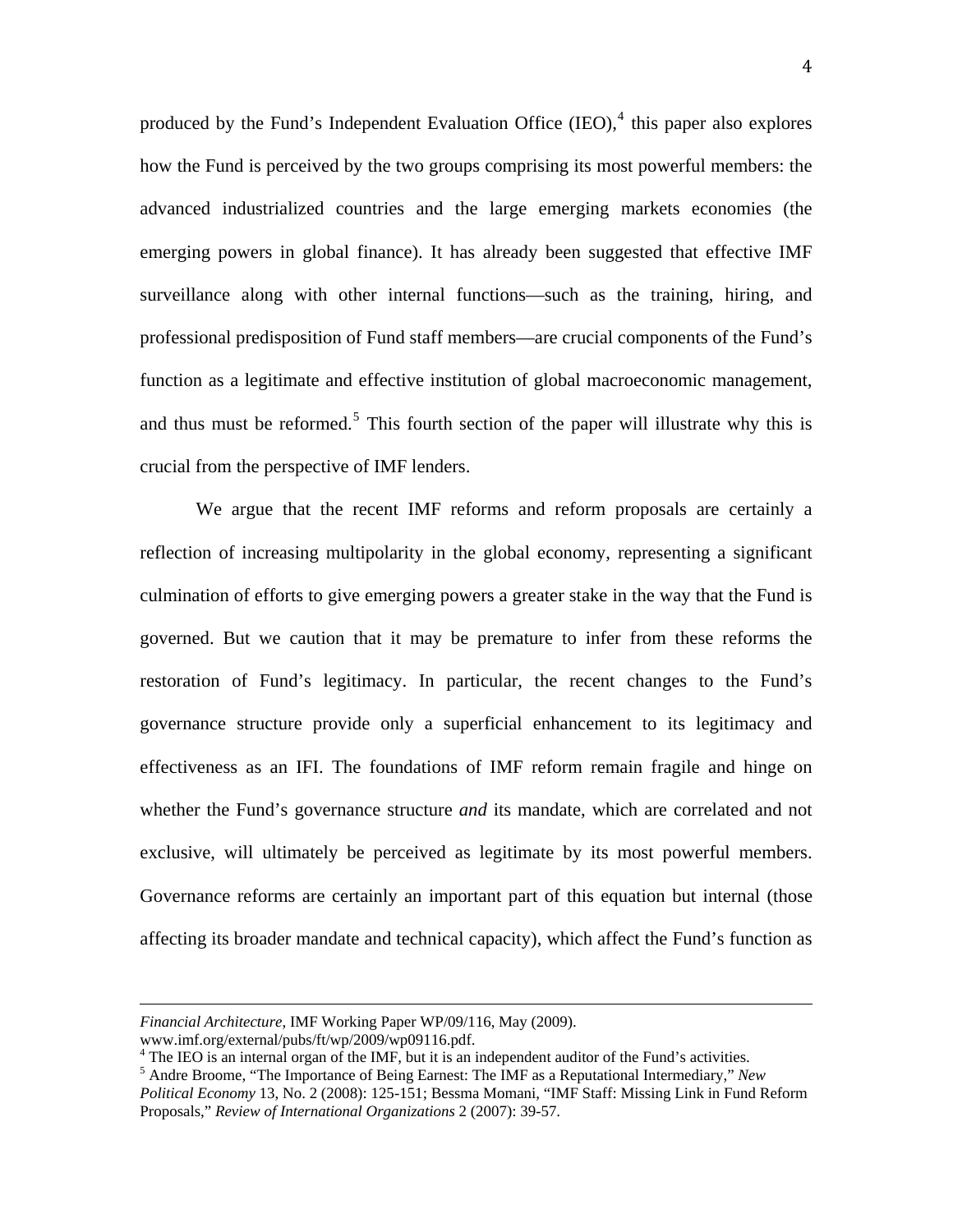an independent and effective IFI, remain unsettled. Unless these reforms are addressed, the IMF's global macroeconomic management role—its function as a 'ruthless truthteller' and policy coordinator for weak and powerful member alike—will remain an ideal rather than fact.

## **1. What kind of IMF? The Legitimacy of an IFI**

and Brazil in Latin America al so followed suit. After the Argentine financial crisis and before the global financial crisis, the IMF had been declared all but completely irrelevant to managing the global financial order, manifest in the diminution of its operating budget (including very significant staff downsizing), the dwindling of its revenue from lending operations, a lack of legitimacy in the eyes of its key emerging market members in Asia and Latin America (traditionally, its most significant pool of borrowers), and lack of enthusiasm for the Fund's global economic governance role from key lenders like the United States.<sup>[6](#page-4-0)</sup> Following the East Asian financial crisis in the late 1990s, the emerging markets economies of East Asia some of whom later came to form a less than cohesive grouping, called 'emerging powers' by international relations literature—had decided that the Fund's policy advice was ill-conceived; that it reflected the ideational and policy goals of American policymakers rather than their own, and that it was unsuitable to their domestic economic contexts and their development strategies. As the crisis subsided, East Asian governments opted to insure themselves against future financial crises by building up foreign currency reserves, promptly paying back their IMF loans and refusing to turn to the Fund again for balance of payments financing. Other emerging markets like Russia in Eastern Europe

L,

<span id="page-4-0"></span><sup>6</sup> Eric Helleiner, "The Strange Story of Bush and the Argentine Debt Crisis," *Third World Quarterly* 26, No. 6 (2005): 951-969.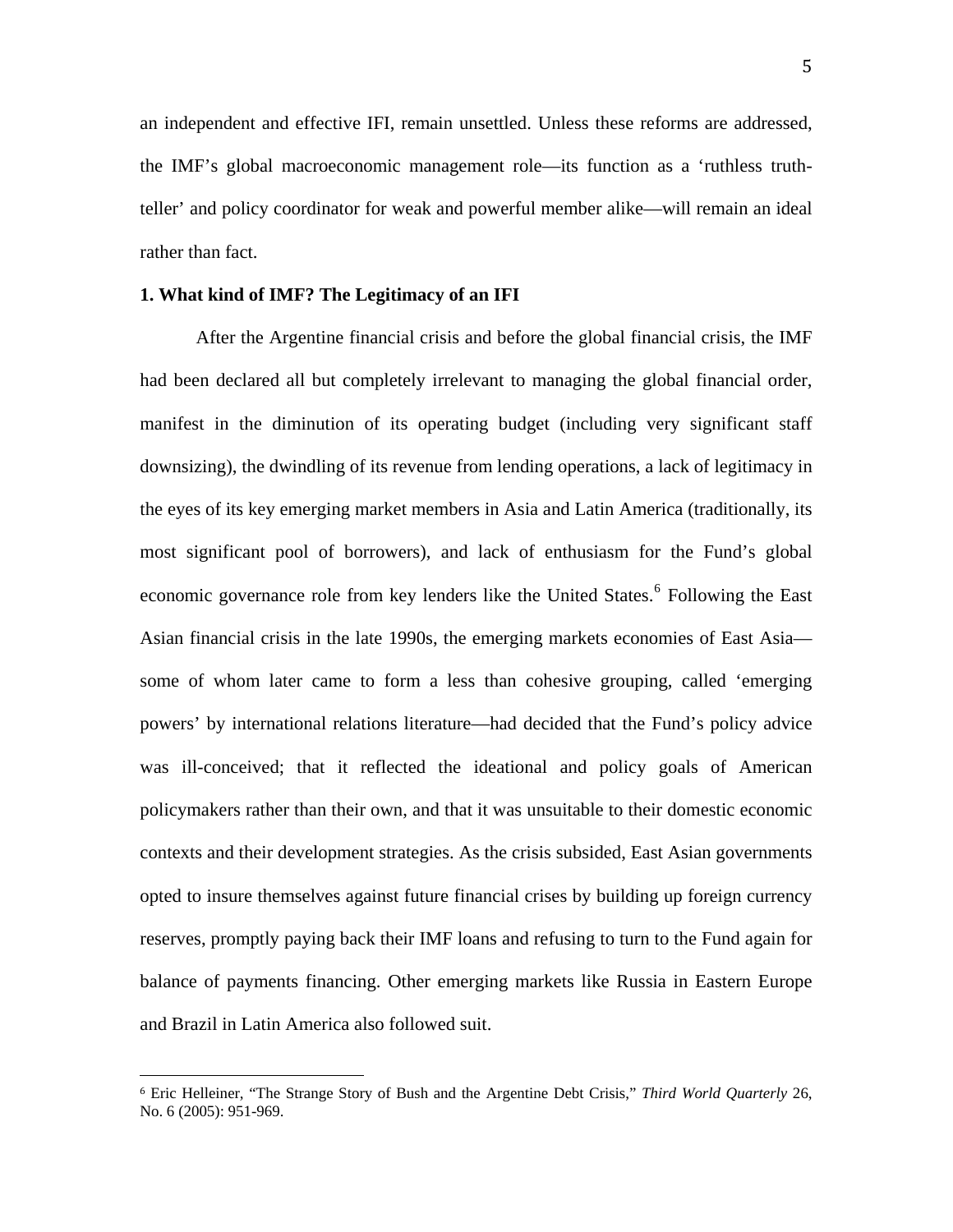needs or to defend the domesti c currency without having to draw on external credit. To be sure, the logic behind the self-insurance motive was not, at its core, a direct response to IMF advice (although this notion is a useful bargaining chip in pushing for more voting rights at the Fund). Past experience with financial crises, coupled with domestic political economy considerations, had led emerging markets to conclude that the level of their reserve ratios—that is, the international currency assets held by national central banks—did not meet their needs in responding to financial crisis and in mitigating the volatility of global capital markets more broadly. Indeed, the policy of accumulating large volumes of reserves was not unprecedented. Both Japan and Germany—formerly 'emerging' (or perhaps re-emerging) economies as well—employed similar tactics and continue to do so. Moreover, self-insurance cannot account for all the motivations for reserve-accumulations. Changes in exchanges rate-regimes, as well as trade-motivated factors have all been cited and debated as rationales behind the drive to accumulate reserves. For example, China is often accused in this regard of employing neomercantilist tactics in keeping its exchange rate low to gain export-oriented competitiveness. Some have pointed to a variety of other related economic and strategic motivations.[7](#page-5-0) However, the IMF's role in the East Asian financial crisis did *contribute* to a marked re-orientation of macroeconomic policy among large emerging markets. Contrary to IMF advice, emerging market policymakers concluded that crises were exacerbated not by inadequate convergence to 'best-practices' in domestic financial market and banking structures (i.e. wrong microeconomic policies), but by a lack of adequate liquidity; by a lack of available lines of credit to cover balance of payments

<span id="page-5-0"></span><sup>&</sup>lt;sup>7</sup> See, for example, Gregory T. Chin, "Remaking the Architecture: the Emerging Powers, Self-Insuring and Regional Insulation." *International Affairs* 86, no. 3 (2010): 693-715.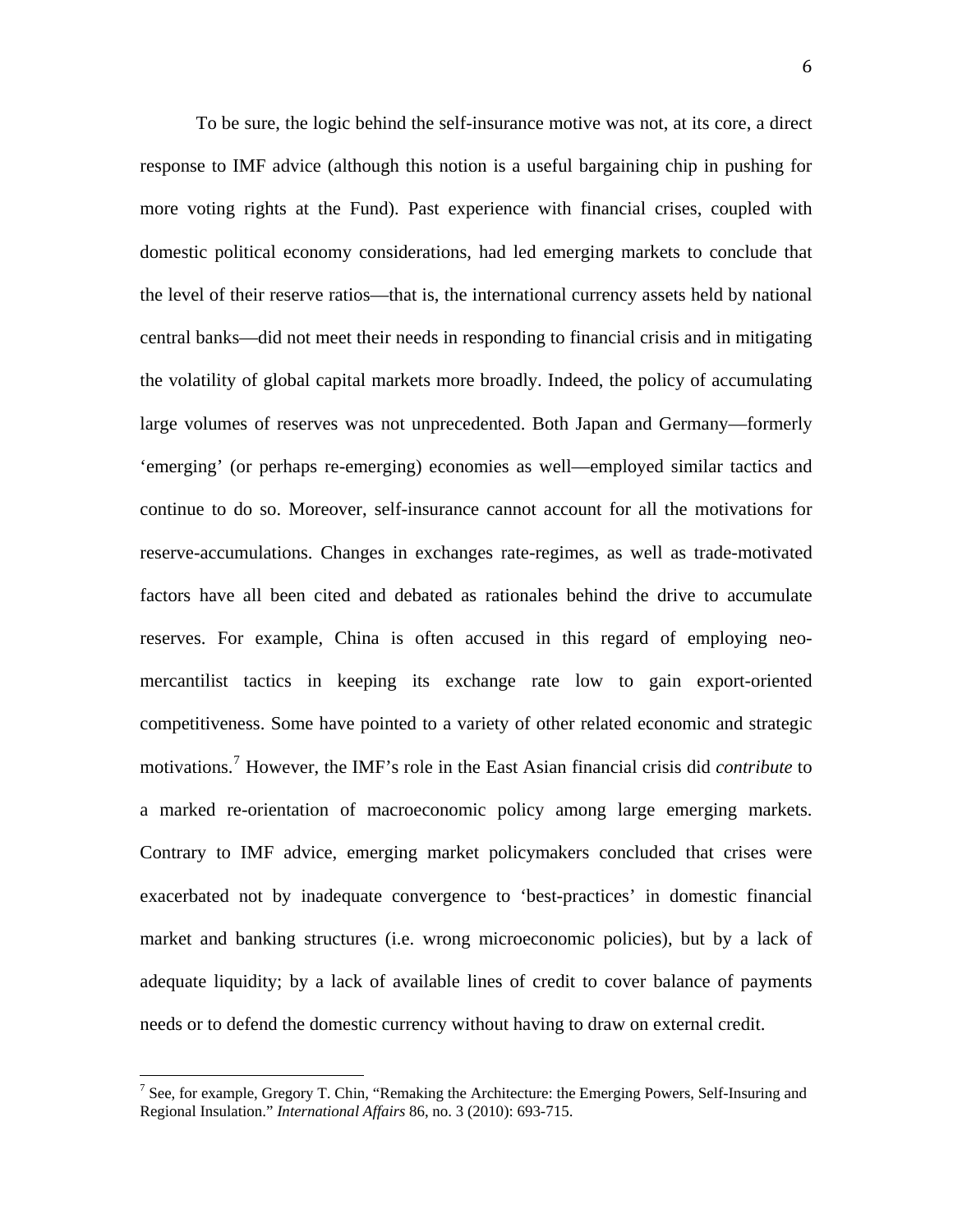Another key turnaround in IMF fortunes was an increase in hostility toward the Fund by conservative voices in the US leadership and legislature. Enthusiasm for the Fund's role in helping to steer the global financial architecture waned on the part of Washington under the Bush administration, as long-standing conservative reservations about the 'moral hazard' of financial rescue packages—those that proliferated both in East Asia and Latin America—asserted themselves in the White House and in the US Congress and Senate alike. By 2006, a cottage industry of reform proposals was developed by think tanks, independent evaluation offices, academics, central banks, world leaders, and the IMF itself to address the decline in its legitimacy. At that time, many emerging market economies developed macroeconomic indicators and policies and were able to turn to private capital markets and private commercial banks for their financing needs, further sidelining the IMF's role as lender of last resort.

When tremors in global capital markets reached crisis proportions in the second half of 2008, the IMF's role as an international lender of last resort was uncertain. The rise of China and the rest of the Goldman Sachs' study-designated 'BRIC' countries (Brazil, Russia, and India) had implied that the Group of Seven (G7) advanced industrialized countries could no longer steer a global policy consensus, and the IMF could hardly be seen as a vehicle for orchestrating a global rescue as such. But the Fund's fortunes shifted as multilateral responses to the crisis did eventually materialize. The organization was seemingly restored to its former glory by both the status quo powers of the G7 and their emerging power counterparts in the crisis-prompt Group of Twenty (G20) summit of leaders. In their London leaders' statement on 2 April 2009, the G20 leaders promised:

…to treble resources available to the IMF to \$750 billion, to support a new SDR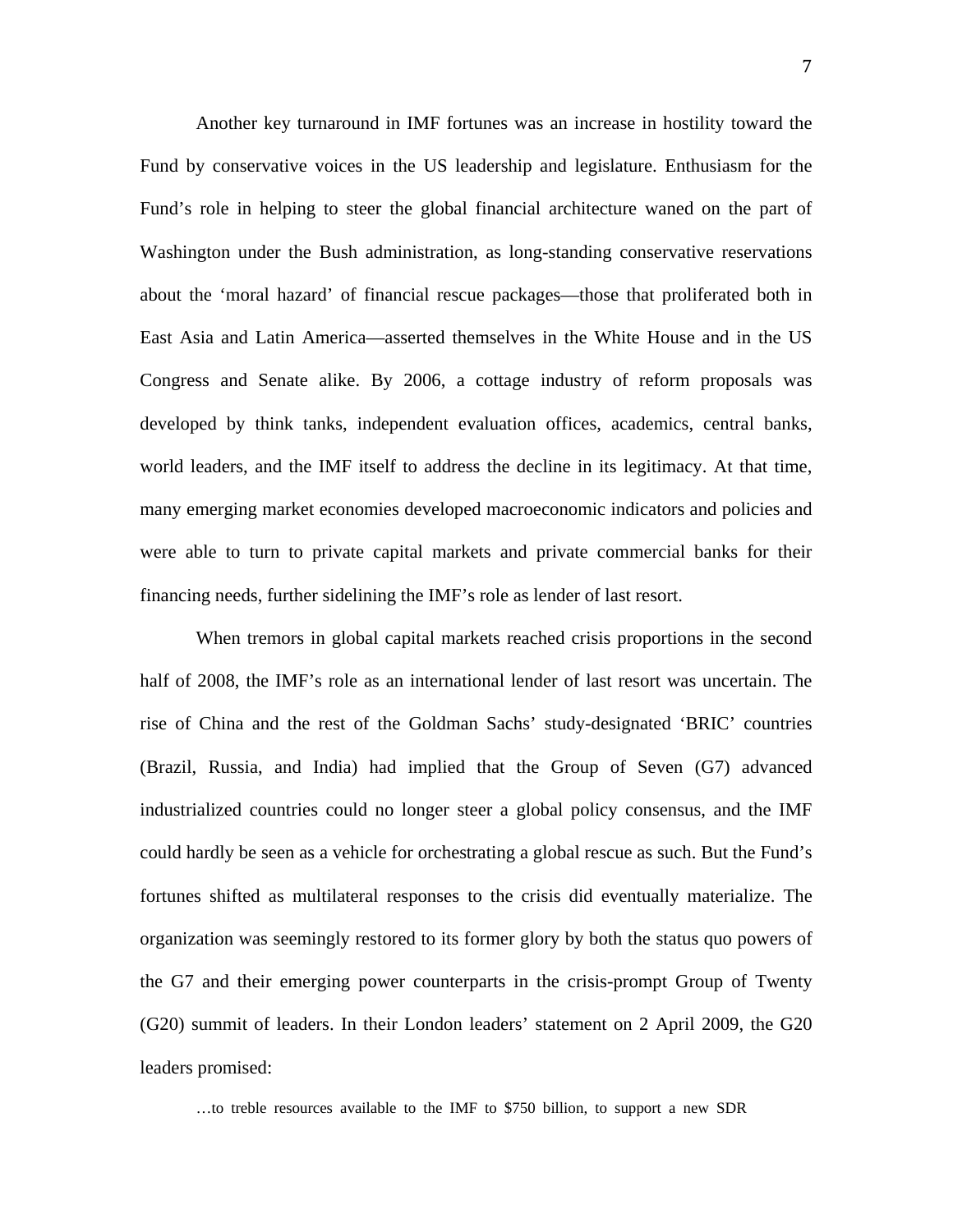allocation of \$250 billion, […] to ensure \$250 billion of support for trade finance, and to use the additional resources from agreed IMF gold sales for concessional finance for the poorest countries, constitute an additional \$1.1 trillion programme of support to restore credit, growth and jobs in the world economy.<sup>[8](#page-7-0)</sup>

Indeed, this sudden cascade of support for IMF lending and its operating budget came unexpected to many (including perhaps to the IMF staff itself), as the most powerful economic actors displayed a sudden appreciation for multilateralism, and for the IMF's role therein. Seemingly overnight, countries once again started to borrow from the Fund—not only developing countries, but the developed world as well; countries such as Iceland, Ukraine, Romania, Latvia, and Greece.

largely funneled through a facility known as the New Arrangements to Borrow (NAB). Nevertheless, closer examination of the details surrounding this reinvigoration of the Fund does not reveal a return to business as usual for the organization, nor does it signal a broad-based consensus among the states that provide the Fund with implicit and explicit support. Unlike the IMF of the 1990s, whose policy prescriptions, technical assistance, and lending conditionality were backed up by a relatively close-knit group of advanced industrialized countries (i.e. the G7), the IMF's mandate today rests on much shakier foundations. Beneath the surface of the appearance of solidarity among the G20 on the IMF's role in the global economy, the degree of support for the organization was relatively ambiguous. The new financing announced at Pittsburgh is not an expansion of the IMF's resources per se. Rather, it was largely a commitment to make available to a collective stream of credit lines (more than \$600 billion) from various advanced and emerging economies, in the form of a crisis-contingent loan to the Fund (See appendix for the latest breakdown of the distribution to the IMF). Moreover, this lending was

<span id="page-7-0"></span><sup>8</sup> G20, "The Global Plan for Recovery and Reform, 2 April, 2009," *G20.org* (2009). [http://www.g20.org/pub\\_communiques.aspx.](http://www.g20.org/pub_communiques.aspx) Accessed on 4 October, 2010.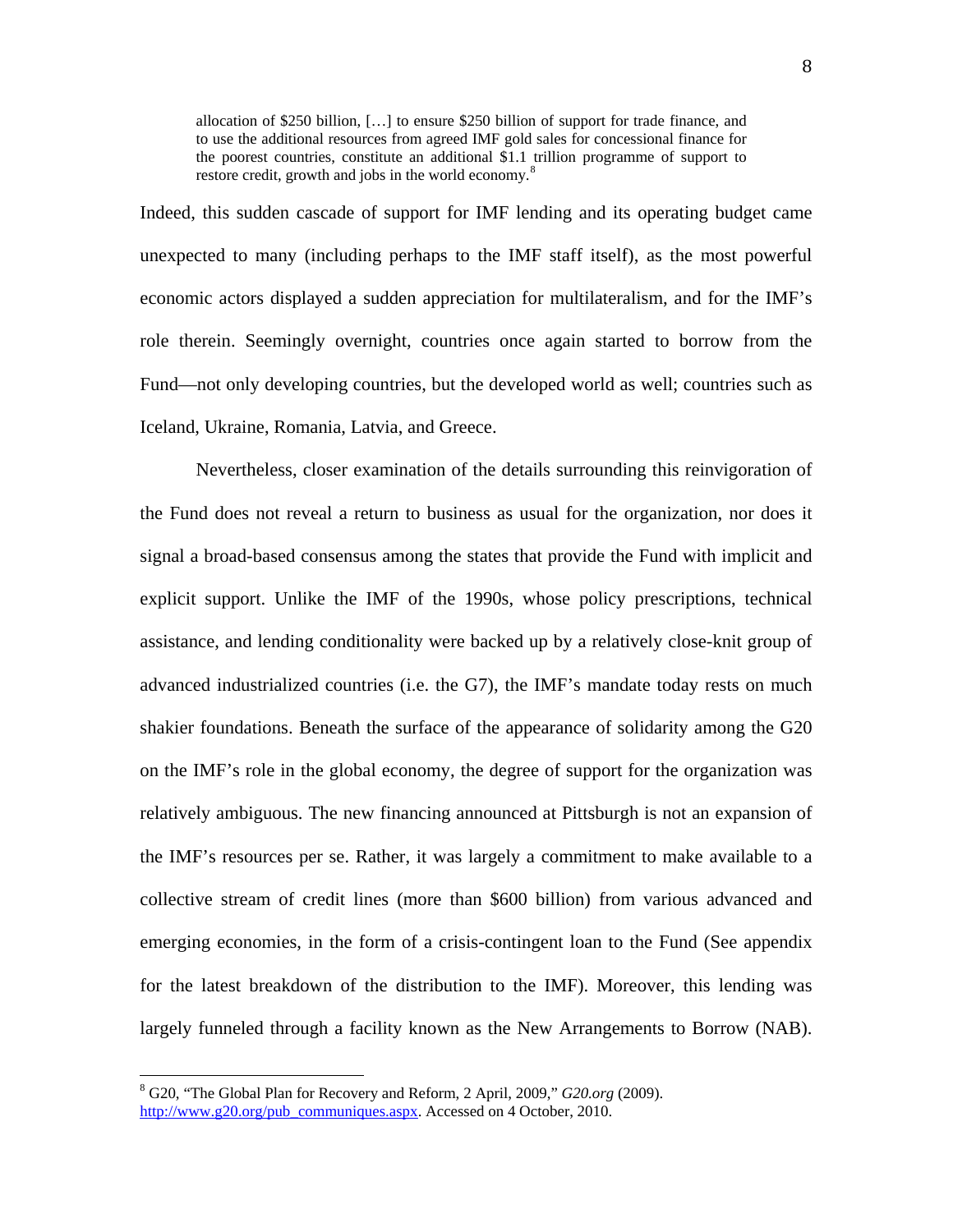The NAB does not provide the IMF with new permanent resources and, unlike the more significant General Agreement to Borrow (GAB), does not require a reshuffling of IMF voting rights based on contributions. Not surprisingly, the BRIC countries, along with other emerging economies, did not agree to participate in the NAB directly and only took part in lending to the Fund by agreeing to purchase the newly created IMF bonds, which was later rolled into the NAB as part of a further promise to redistribute IMF quotas away from advanced economies.<sup>[9](#page-8-0)</sup>

To be sure, the recent realignment of quotas and voting shares (discussed in the next section), are certainly legitimacy-enhancing in this respect. But it should not obscure the fact that while the IMF was certainly the vehicle for coordinating lending to small emerging and developed economies, the multilateral response to the crisis was carried out through the informal channel of the G20; not through the formal institutionalized channels of the Fund itself. As such, we are currently witnessing, through the lens of IMF reform proposals, an attempt by the G7 to bring emerging powers into existing global governance structures. The G20 commitments show that the IMF has become an important bargaining chip between emerging and advanced economies as they try to address the problem of global macroeconomic coordination; the legitimacy of the Fund remains an uncertain and ambiguous issue.

What kind of IMF is emerging from the crisis? Borrowing a framework developed by Naigre Woods,  $^{10}$  $^{10}$  $^{10}$  a useful way to understand the IMF's evolving role is to distinguish between its three competing roles, which include a Fund responsible to its borrowers (i.e.

 $\overline{\phantom{a}}$ 

<span id="page-8-0"></span> $9$  For a more detailed discussion of the NAB and its role in the Pittsburgh summit contribution to the IMF see Woods, "Global Governance After the Financial Crisis," 2010.

<span id="page-8-1"></span> $10$  Naigre Woods, "Global Governance after the Financial Crisis: A New Multilateralism or the Last Gasp of the Great Powers?" *Global Policy* 1, no. 1 (2010): 51-63.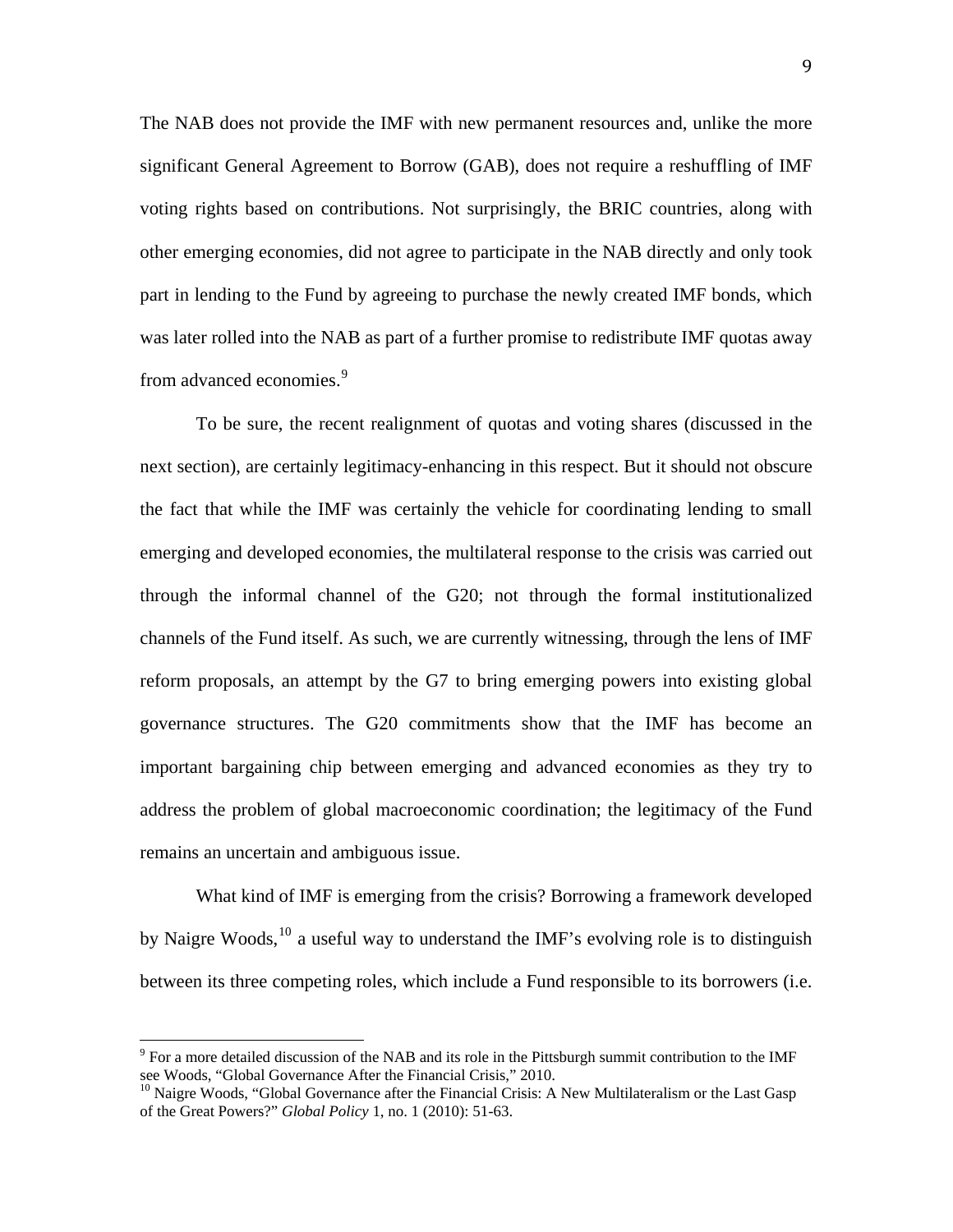dependent on revenue from its lending operations); a Fund responsible to its lenders (wherein it is beholden to the wealthy members who lend it money); and an independent Fund (one that relies on its own resources and stands on its own mandate). As Woods, explains, the IMF is emerging from the crisis as a heavily lender-dependent institution, which takes away from its function as an independent IFI. As we explain below, this lack of independence is very much reflected in the reform process; not least, in the latest enacted reforms wherein most of the changes are set to increase the leverage of IMF lenders without any commitment to enhance the Fund's function as an institution independent of the immediate interests of global economic powers. In short, will the Fund assume a mandate independent of the G20's communiqués? Will it be able to provide effective surveillance functions and balance of payments lending without relying on informal bargain between emerging and advanced industrialized economies (which take place outside of the Fund itself)? The answers remain unclear. As the following sections will show, while the latest round of reforms may be a step in the right direction, it certainly does not guarantee a more legitimate and effective IFI.

### **2. Governance Reforms**

 The global financial crisis has certainly sparked a revival in the IMF reform process, and the speed with which governance reforms have been adopted has been a surprise to many. The G20 agreed in Pittsburgh in 2009, reiterated in Toronto in 2010, and detailed further in the finance ministers' meeting in Gyeongju, South Korea to adjust IMF quotas to better reflect members' contribution to the world economy. China and the remaining BRICs then proposed that the IMF transfer 7% of traditional powers' quota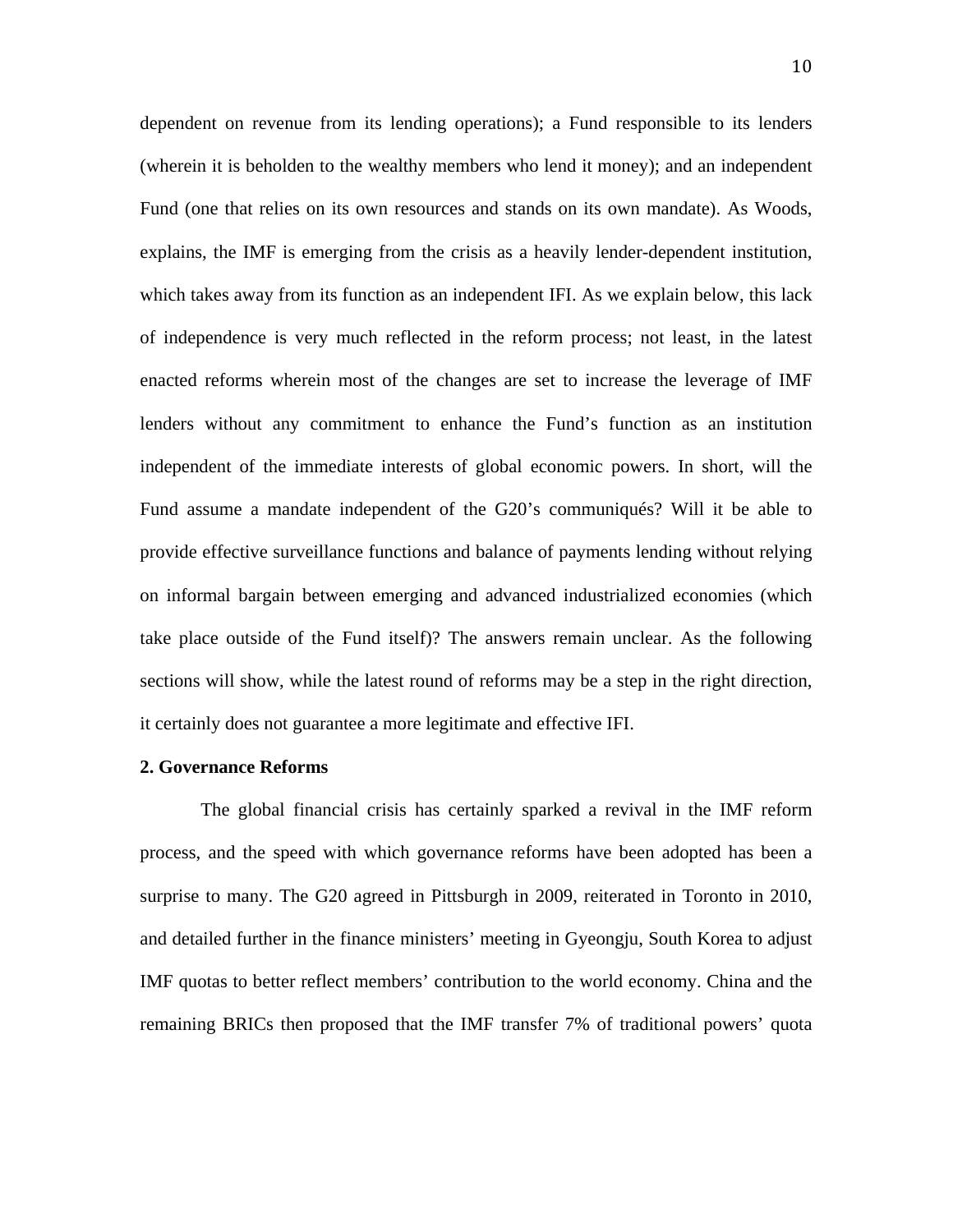share to the rising powers.<sup>[11](#page-10-0)</sup> As a compromise, the negotiations leading up to the Pittsburgh G20 meeting instead produced a proposal to shift 5% of quota shares by January 2011. In this respect, the recent reforms adopted at the IMF annual meeting on November 5, 2010 are quite significant. The IMF Executive Board agreed to double its members' quota contribution and to realign the voting shares at the Board by 6 percent an even compromise between the two proposals. The Fund promised this realignment in the form of a shift from "over-represented to underrepresented members," with "dynamic emerging market and developing countries,"<sup>[12](#page-10-1)</sup> with Brazil, Russia, India, and China making significant gains at the Board. This does appear to be a major acquiescence in the demand of rising economic actors, putting an end to an almost decade-long debate on a key aspect of IMF reform.

low-income countries. As such, the latest reshuffling of quota shares is more about However, it is important to approach this achievement with an air of caution. First, over half of the realignment in voting shares to emerging markets will come from various developing countries, with the voting share of advanced economies falling by only 2.6%. Emerging market member like South Africa and Argentina are actually losing rather than gaining shares.<sup>[13](#page-10-2)</sup> Moreover, the purported rebalancing of quota shares at the Fund in order to better reflect member's position at the global economy (a legitimacybased argument) remains fraught with caveats and contradictions. For instance, it remains a fact that if global economic significance is taken as a broad measuring stick for representation the United States is actually under-represented at the Board, as are most

<span id="page-10-0"></span><sup>&</sup>lt;sup>11</sup> *Reuters*, "China wants moves on IMF voting at G20- officials" (15 September 2009).<br><sup>12</sup> International Monetary Fund, "Factsheet: IMF Quotas," (March 3, 2011).

<span id="page-10-1"></span>

http://www.imf.org/external/np/exr/facts/quotas.htm

<span id="page-10-2"></span><sup>&</sup>lt;sup>13</sup> The Brretton Woods Project, "Implementing IMF Governance Reforms: Baby Steps in Slow-Motion" (November 29, 2010). http://www.brettonwoodsproject.org/art-567219.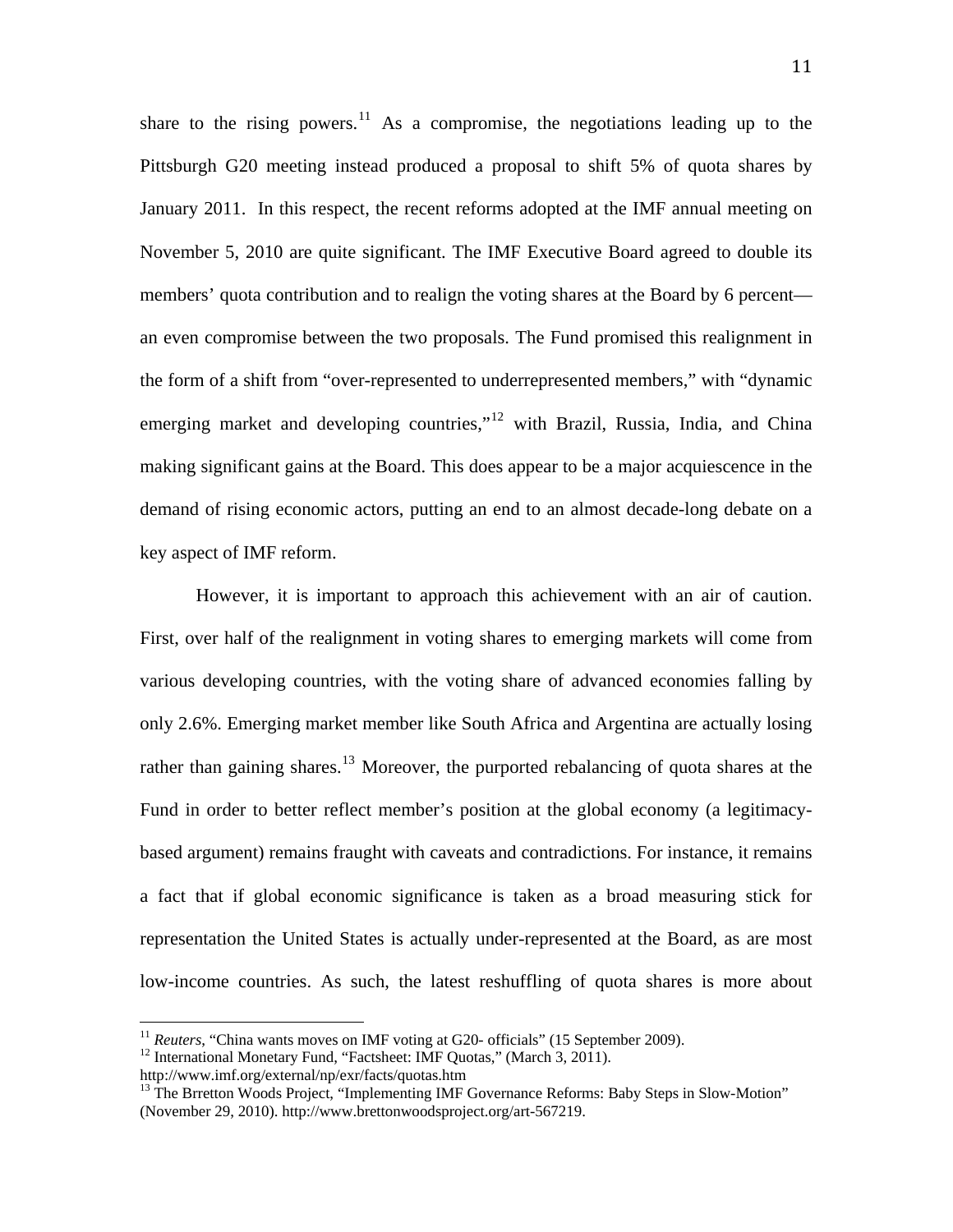balancing the interests of IMF lenders than about broad based legitimacy, per se. To be sure, the claim of large emerging market lenders to have better representation at the institution is an important component of IMF reform; but it remains an insufficient (albeit necessary) component to enhancing the Fund's legitimacy and effectiveness as an IFI.

 Further contributing to these outstanding issues is the size of the Executive Board itself. Bretton-Woods Institutions (BWI) designers have always intended to keep the size of the Fund Executive Board small in order for it to be effective. The IMF Executive Board is currently comprised of 24 seats, however only 20 seats are actually mandated by the IMF Articles of Agreement. The top strata of IMF Board seats go to the 5 appointed members with the largest quota share. Currently, the seats are occupied by United States, France, Britain, Germany, and Japan. While the Articles of Agreement mandate that the top five quota holders appoint five Executive Board seats, these appointed seats are actually 'on-loan,' as quota allocations are reviewed every five years. These quota reviews give members a chance to make their case for enhanced quotas and to potentially unseat other Executive Directors. Making the case, however, is a highly politicized process, regardless of the economic merits for change. Japan experienced this most clearly in 1970, when it finally unseated India and received a seat at the Board.

Since the start of reform discussions in Singapore 2006, and through the 2010 G20 summits, the Executive Board debate has centered on shuffling Board seats among the Fund's members. Most significantly, negotiations and discussions have centred on how to reallocate seats from European countries—who are in practice overrepresented at the Board with 8 chairs out of 24 seats—to the emerging powers. This remains a key, intractable issue of legitimacy in IMF reform. In recent years, the United States has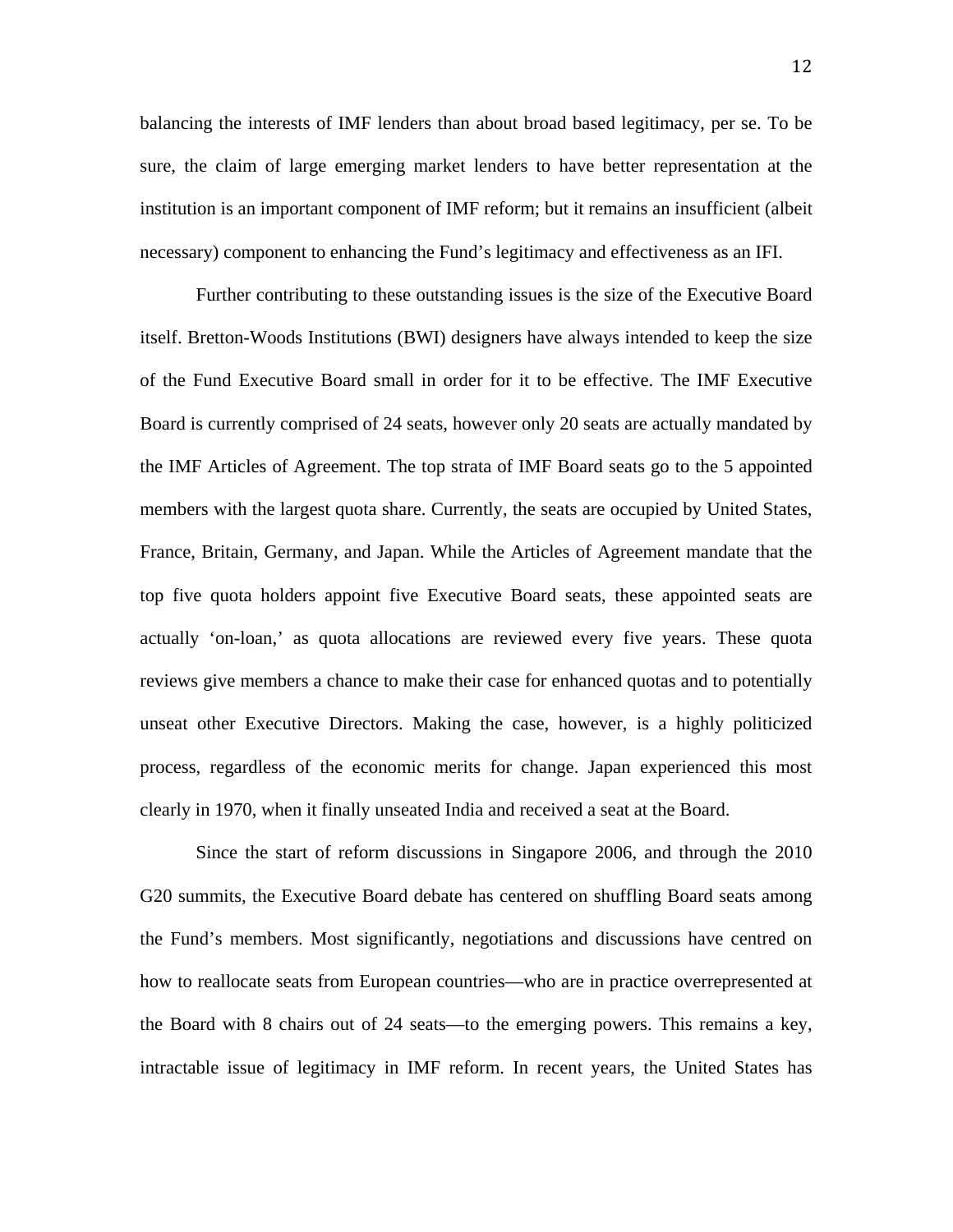joined the BRIC countries to pressure Europe to decrease and consolidate its IMF representation. In August 2010, the United States publicly stated that it would use its defacto veto power at the Board to ensure that the 24 seats would be reverted to the mandated 20 seats. In practice, this would have unseated Brazil, India, Argentina, and Rwanda, which hold the bottom 4 seats with the lowest amount of pooled quotas. Instead, Americans hoped that the Europeans would succumb to peer pressure at the Board and forgo its seats; eyes were particularly set on Belgium, Netherlands, and Denmark, all of whom represent a multi-constituency group at the Board.

The focus of reforming the Board as such has centred on consolidating quotas within the Eurozone. After all, the IMF is technically a monetary organization and European countries that share the euro currency should, by definition, only have one seat at the table. This, however, would put pressure on France, Germany and many other European countries to consolidate their seats, leave the United Kingdom (as a non-Eurozone member) seat untouched. To the benefit of the Europeans, this move would create one of the largest and most powerful single chair(s). However, the European project of centralization and consolidation of political and constitutional authority has hit a number of obstacles, and national authorities therefore remain sceptical of combining their IMF representation. In other words, the IMF reform process hinges, in part, on whether the European integration project can be made acceptable to the individual European domestic constituencies, who prefer to keep national authority and representation at the BWIs.

The Europeans have proposed in G20 summits to contribute an additional permanent \$75 billion to the IMF lending facility in order to prevent a decrease in their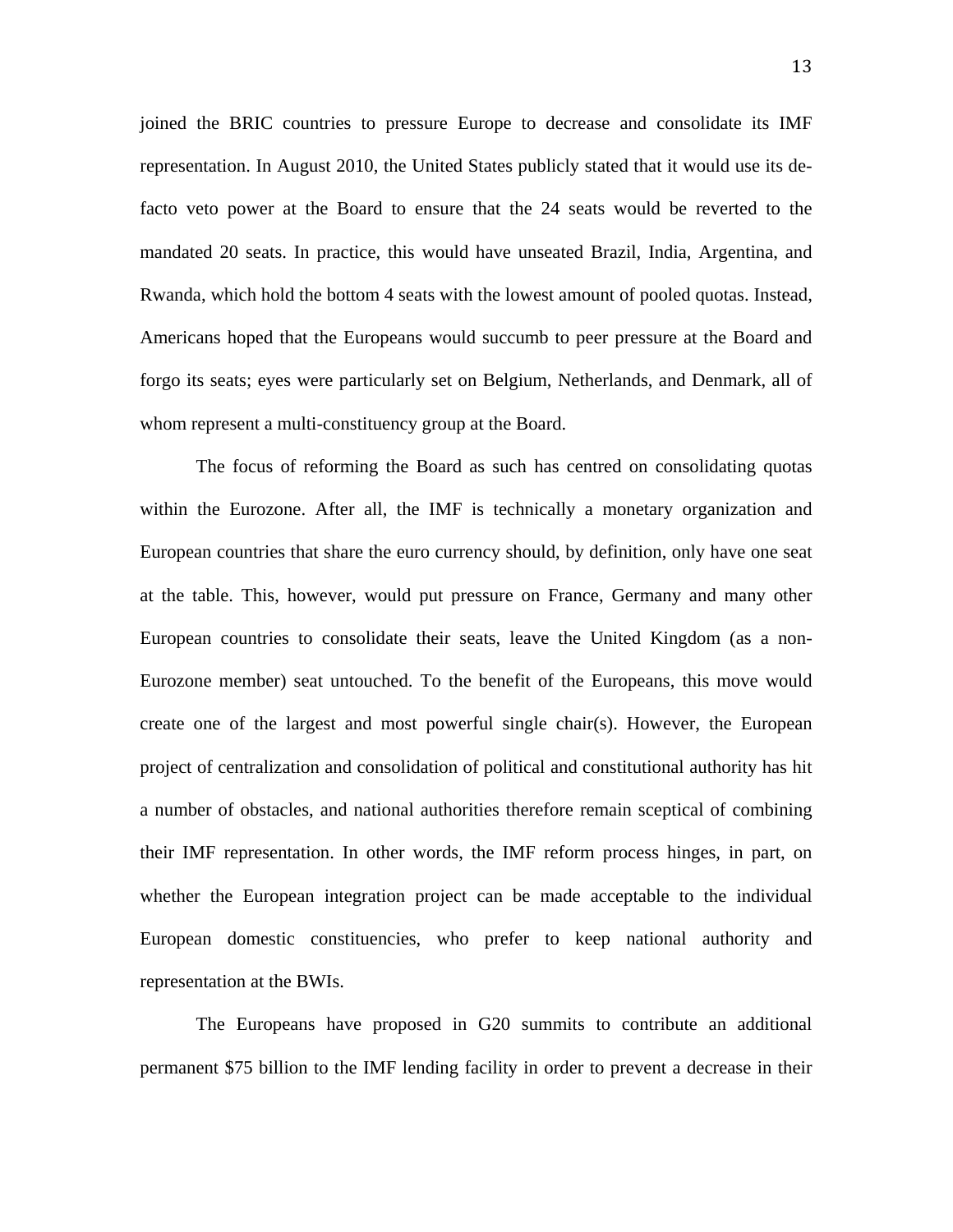influence in the BWIs and to augment their voting strength to 35% of the total votes. Nevertheless, the BWIs system of weighted voting means that one country's gain in quota must correspond to another country's loss of quota. Because of this apparent zerosum game, the Europeans are worried that the emerging markets' increased strength at the Board could result in a loss of their respective power. For example, if China were to increase its quota to reflect actually its GDP size, its rank as the world's second largest economy would then unseat both the British or the French at the Board. Recently, the G20 finance ministers agreed to keep Board composition to 24, while increasing emerging market economies' representation at the Executive Board by deleting two European chairs—most likely Belgium and Denmark But while the G20 members agreed to these reforms among themselves, the challenge will be to implement these changes and to put pressure on those set to lose from diminished power at the Fund, as the losing parties are not members of the G20. To this end, Belgian Finance Minister Didier Reynders stated that his country might be able to consolidate with the Netherlands but called for his state and other small EU states be given a place at the G20. Clearly, political bargaining and informal diplomacy on this issue will likely continue despite the apparent clarity of the G20 commitments

In short, the resolve of the BRICs and the United States to see a change in the IMF Executive Board composition through European consolidation continues to be tested and, as such, the latest stage of reforms by no means represents an end to governance reform debates. Perhaps more significantly, it should be noted that recent changes to the Executive Board do not represent the full range of governance proposals that have animated the IMF over the past decade and prior. Beyond governance reforms, it is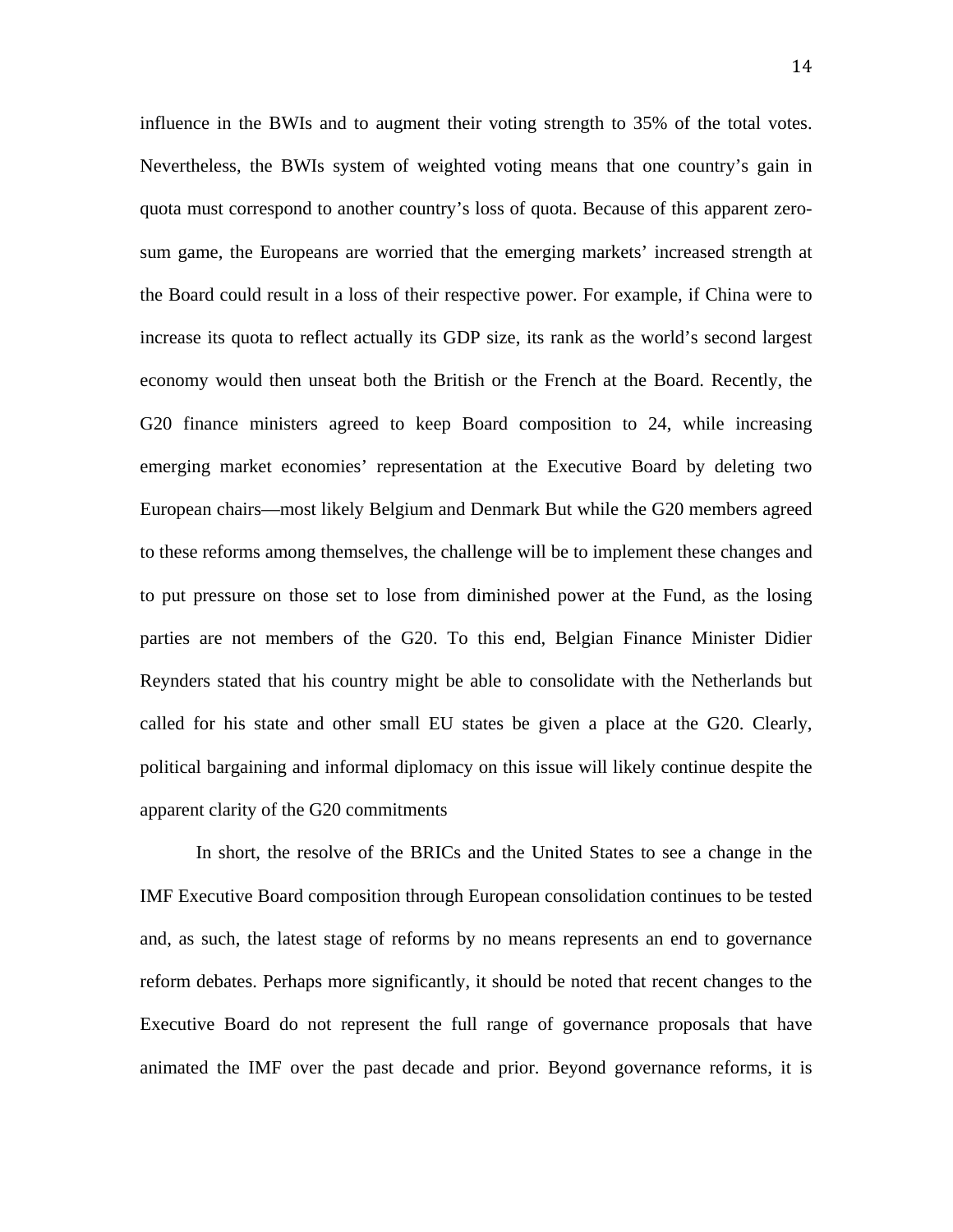important to remember that the IMF's legitimacy deficit since the Argentine financial crisis stems not only the inadequacy of its representational structure, but from its perceived effectiveness as an international organization. Effectiveness does not simply imply imposing policy conditionality on borrowing members; it applies equally (at least in principle) to the IFI's ability to (1) be of use to, and (2) to have sway over, its powerful members. The recent proposal to institutionalize the Fund's management of global reserve assets via the expansion of the use of SDR applies to the first of these abilities. In the next section we examine the prospects and plausibility of this proposal.

#### **3. Special Drawing Rights**

While governance reforms create winners and losers no matter what the outcome, there is one significant reform proposal that promises to lift all boats: the proposal to effectively elevate the Fund to of something approaching a global central bank. That is, the reintroduction of the five-decades-old idea of an IMF-based substitution account. The idea calls for the widespread disbursal of an IMF-based accounting unit (already in existence but not widely utilized) called the Special Drawing Right (SDR), with the intention that countries would multilaterally manage their national currency reserves at the IMF. Indeed, traction on this proposal has already been made with the G20 commitment of \$250 billion in SDR resources—a not insignificant start, but ultimately just a gesture with respect to the herculean task of effectively institutionalizing the use of this reserve currency at the global level.

The idea behind the SDR is quite simple but its implementation—its potential to supplant currencies like the dollar and the Euro in the reserves of national central banks—is unavoidably complex and fraught with political uncertainty. Much of the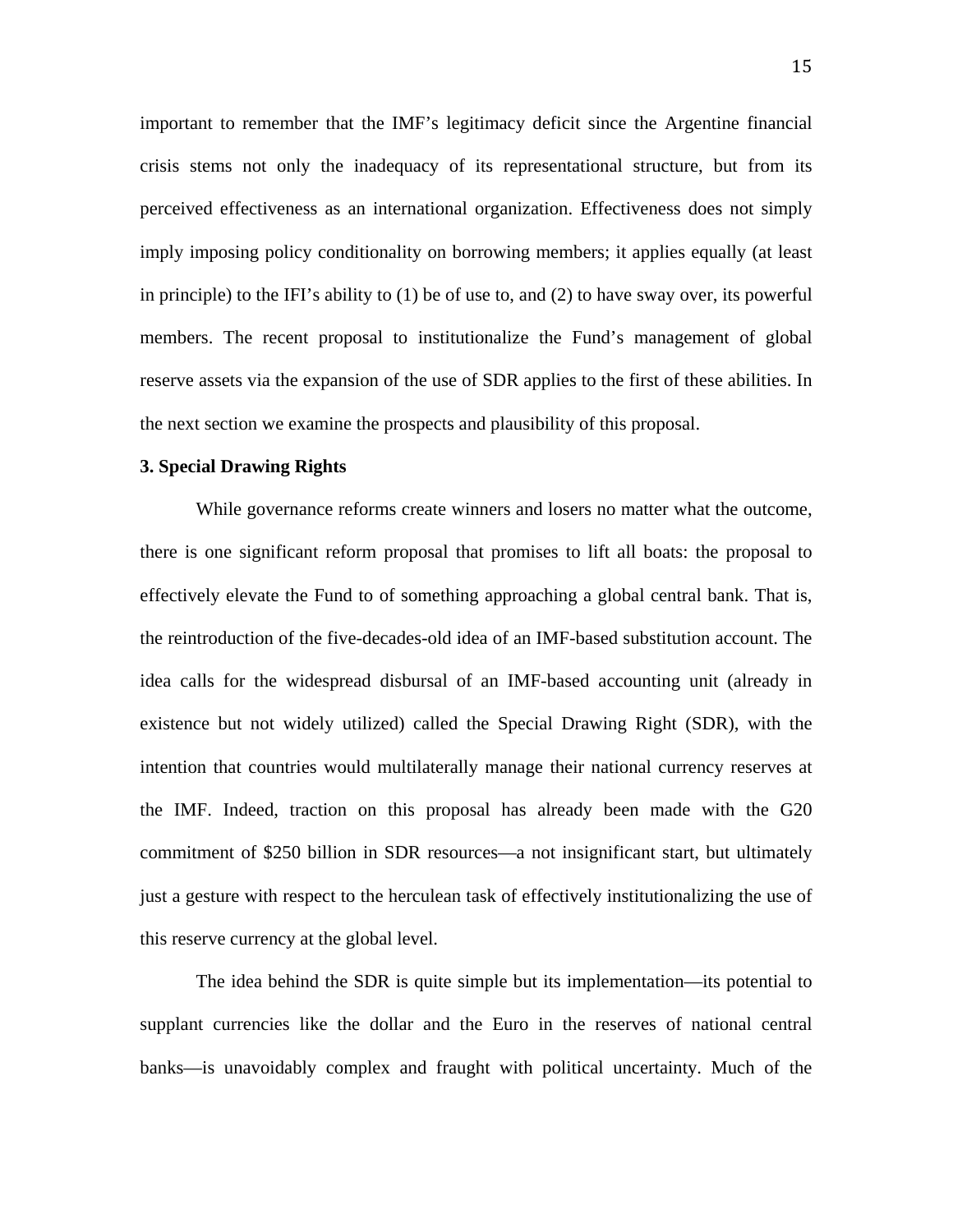solution . renewed enthusiasm surrounding SDRs materialized as the global financial crisis raised the profile of the widening global imbalances in current and capital accounts, which resulted in part from the accumulation of currency reserves at the central banks of many large emerging countries, as well as advanced ones. As described above, whatever the motives of this accumulation (self-insurance, neo-mercantilism, or others), they had hitherto claimed the IMF as a victim, as the Fund found itself losing its most prolific borrowing clients. And whereas the imbalances are increasingly seen as a global problem of collective action, with the potential to provoke what the Brazilian finance minister in October 2010 called a global "currency war,"<sup>[14](#page-15-0)</sup> the IMF is increasingly seen as a

Many, but not all, of the reserve assets have been accrued in U.S. dollars, making diversification out of the currency by large dollar holders like China and Japan counterproductive, as such a decision would cause a sharp devaluation of their dollar portfolios. Recently, Chinese, Russian, Brazilian, as well as other policymakers, proposed that the IMF be used to help the world diversify out of U.S. dollars by issuing SDRs in exchange for dollars. Instead of depressing the value of the dollar, official holders could deposit their unwanted dollar assets in this special account at the IMF in exchange for SDR (which have nominal dollar, Euro, Yen, and sterling values). They would be credited with SDR-denominated certificates, which could principally be used at any time to finance balance-of-payment deficits, to conduct monetary policy, or in other transactions. These certificates could then be exchanged at the IMF or for any other

<span id="page-15-0"></span><sup>14</sup> See Ambrose Evans-Pritchard, "Capital Controls Eyed as Currency Wars Escalate," *The Daily Telegraph* (29 September 2010). http://www.telegraph.co.uk/finance/economics/8031203/Capital-controls-eyed-asglobal-currency-wars-escalate.html.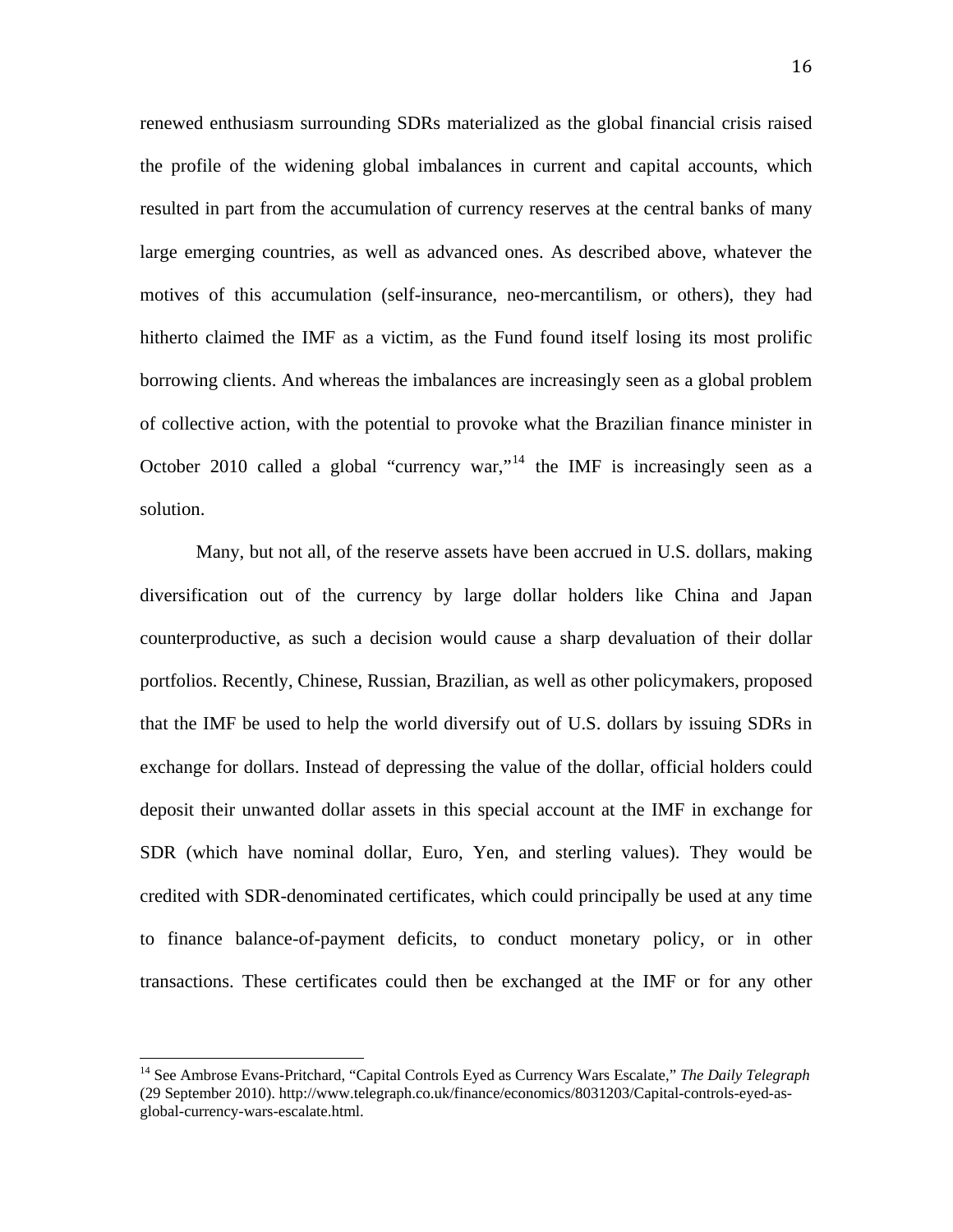currenc y, or be transferred to other countries with shortfalls in their national balance of payments.

be willing to grant it this responsibility. Moreover, if SDR are to replace the dollar, they would need to comprise liquid financial markets of their own, and we are yet to see a Details notwithstanding, this is the simple part of the proposal. The difficult part is making it work for everyone involved. In principal, the proposal would allow countries to diversify their national reserve assets as they see fit. Indeed, large emerging markets stand to benefit from this proposal because of their overreliance on currencies that they have no direct control over. Nevertheless, monetary policy is never fully de-politicized even at the national level, and some outstanding questions will have to be worked out if countries are to allow the IMF to take on this unprecedented global role. Would SDR be issued through the approval of the Executive Board? At the present moment an 85 percent voting threshold is required to approve any and all issuances of SDR. Given the potential for politicization of Executive Board decision-making, it is not clear how efficient an effective an SDR-based monetary system will be. To what extent would an SDR-based monetary system allow the IMF to have discretion over the quantity and timing of reserve-currency issuance? In other words, will the IMF be able to issue SDR as a form of global monetary policy? This would effectively make the IMF into a world reserve bank akin to national central banks, but we are yet to see if IMF members would willing actor take on the burden of creating such liquidity.<sup>15</sup>

<sup>&</sup>lt;sup>15</sup> A move to create such markets on the part of a large emerging or status quo power would effectively constitute a real vote of confidence in the IMF. For a discussion on obstacles to the SDR proposal see, for example, Barry Eichengreen, "The dollar dilemma: the worlds top currency faces competition," *Foreign Affairs* 88, no. 5 (2009): 53-68.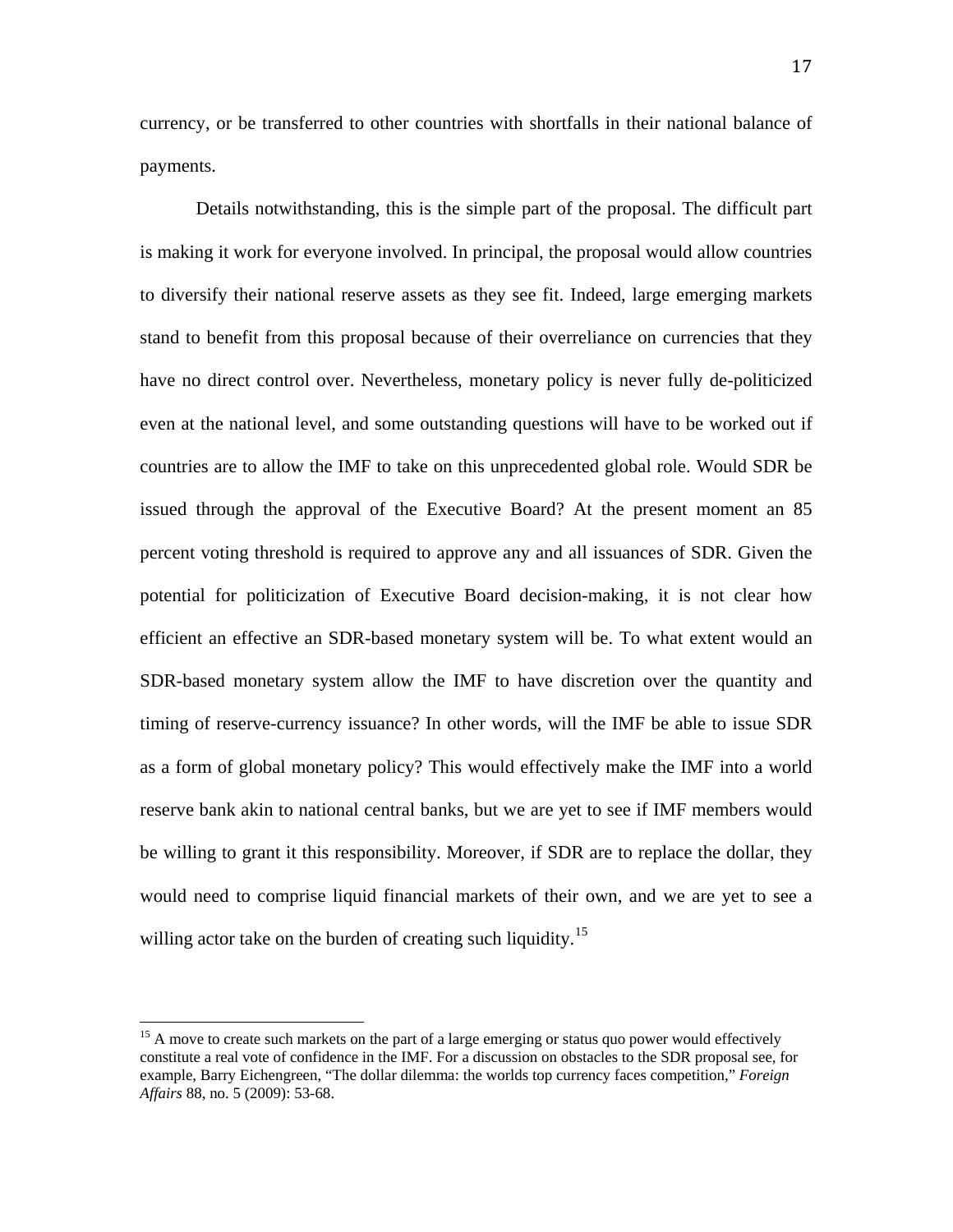independent role that such a scheme requires. In the end, such a role would entail that the BRICs and the G7 alike be willing to accept IMF appraisals of their economies—to fulfill a role o f a 'ruthless truth teller,' as envisioned by one of its chief architects John Maynard These issues remain unresolved, and cannot be resolved until key IMF members agree to commit to strengthening global multilateralism through the Fund and to make good on this commitment by granting significant powers to the IFI. However, there are currently real obstacles to such a commitment; namely, the lack of influence that the IMF currently yields with policymakers in both emerging and advanced member countries. To be sure, the current enthusiasm for the SDR proposal seems to be reflected on both sides of the advanced-emerging country divide. But there are reasons to be skeptical that the major advanced and emerging powers would so eagerly allow the Fund to assume the Keynes.

### **4. An Effective IFI? The Fund's Interaction with Non-Borrowing Members**

With respect to the second function of effectiveness mentioned above—the IMF's ability to have sway over its lenders—the outlook is no better. There is little evidence that the Fund has been an effective institution of 'ruthless truth telling' with respect to its most powerful members. And presently, there is little to suggest that the latest round of reforms will make a substantial impact in this area. Since the East Asian and Argentine financial crises the Fund's surveillance-based interaction with many large emerging economies declined in part because the latter perceived the former's technical advice to be flawed and biased against them. In addition, in recent years, it has become equally evident that advanced economies are equally unwilling to acquiesce in the Fund's independent surveillance practices and policy prescriptions. Currently, the IMF's ability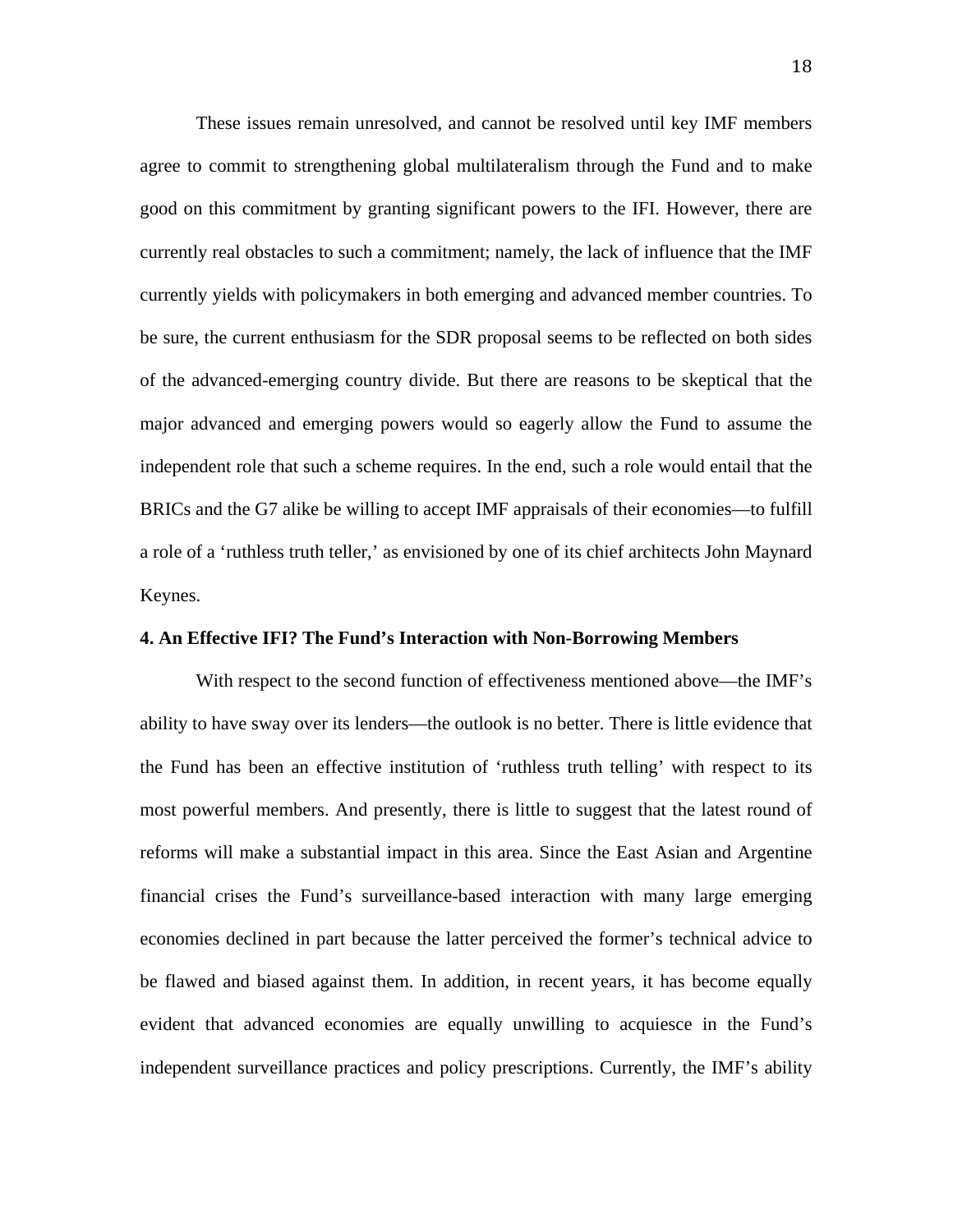limited. Recent IEO evaluations have revealed that rather than valuing the IMF's key macroe conomic surveillance function, both the advanced and large emerging market to 'name and shame' members that receive poor macroeconomic appraisals is very economy (EME) members of the Fund have been rather unwilling to accept the Fund's evaluations and policy advice.

perhaps surprising. But given the IMF's declining legitimacy in the past decade, the results are broadly reflective of the reality that we outlined above: the Fund may be In principle, given the current status of reform, one might expect the IMF to be most closely aligned—strategically, and on policy issues—with large advanced economies and with large emerging markets. In fact, recent IEO surveys show the IMF staff-country official interactions were actually least effective between the IMF staff and advanced country officials. The surveys found that the staff's desire to avoid confronting or displeasing advanced country authorities was a clear obstacle to the Fund' independence as an international organization. The incentive to avoid 'speaking truth to power' was, the IEO also found, reinforced by the Fund management. Advanced economies simply did not see much value added in interacting with the Fund, and Fund staff, in turn, reported that the former only acquiesced in their advice when the advice was deemed favourable to existing national policies.<sup>[16](#page-18-0)</sup> Given the traditional assessment of the IMF as an agent of large advanced countries' interests, these survey results are endowed with new resources and a new mandate to stabilize debt-stricken members, but the questions surrounding its perceived legitimacy are far from settled.

satisfied grouping in Fund staff-country official interactions. The main complaint from Not surprisingly, large emerging markets were classified as the second to least

<span id="page-18-0"></span><sup>16</sup> For a detailed outline of the results see IEO, *IMF Interaction with Member Countries*, IMF (2009).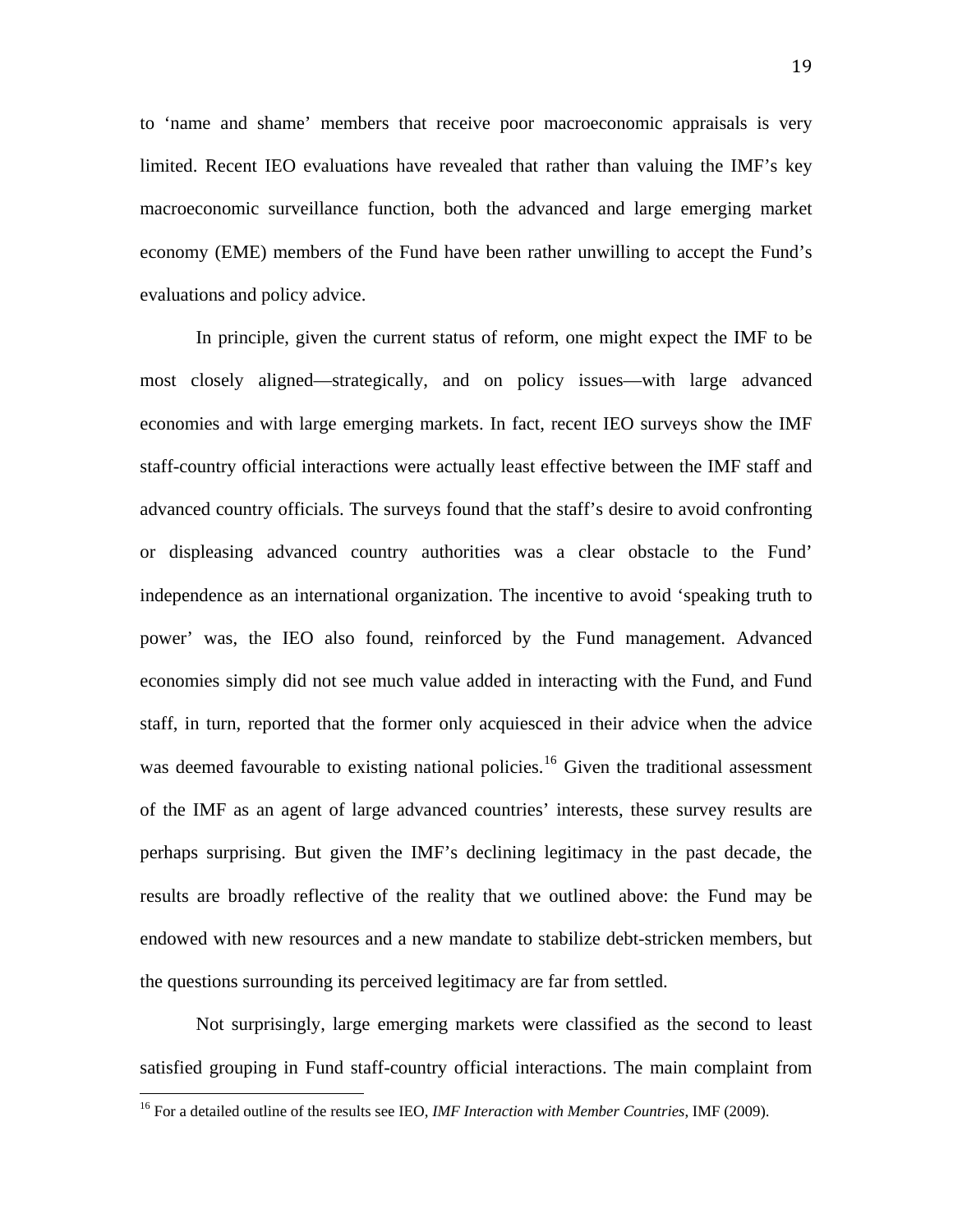on IMF quota and vote reform could therefore be seen as a direct response to such percept ions. But more than giving a voice, the Fund needs to regain respect from this group was the lack of trust on the part of emerging country officials in the evenhandedness of the IMF staff's approach to surveillance activities. Namely, the general perception among large emerging economies was that surveillance was carried out in the interests of the largest IMF shareholders—namely, US and European countries. On the whole, as large emerging economies transferred to a surveillance-only relationship with the Fund in the 2000s, little value was attributed to the Fund's services.<sup>[17](#page-19-0)</sup> The focus emerging country authorities in conducting policy dialogue; surveillance activities, in particular, need to be seen as useful by the respective country authorities.

lot of faith the IMF. But without the kind of internal reforms that will renew Fund members' trust of the competence and necessity of technical advice and surveillance we could s ee the G20 more frequently assume the informal role of global macroeconomic manager, and sideline Fund to assume a secretariat role. Until this happens, it is hard to see how the IMF could be considered to be an effective IFI. If its ability to extract policy concessions (e.g. naming and shaming) is only limited to weaker member—namely, the borrowing members—then its role as global macroeconomic policy coordinator cannot be considered fully adequate or legitimate. We are thus presented with a peculiar paradox: IMF reforms have focused striking a deal between them and advanced industrialized members, neither of which will be affected by the IFI's policies and neither appears ready or willing to grant the Fund an independent role vis-à-vis themselves. To be sure, the G20 has reinvigorated the IFIs and especially the IMF. With a renewed mandate, funding, and interest in reform, the G20 has placed a

<span id="page-19-0"></span><sup>17</sup> For a detailed outline of the results see IEO, *IMF Interaction with Member Countries*.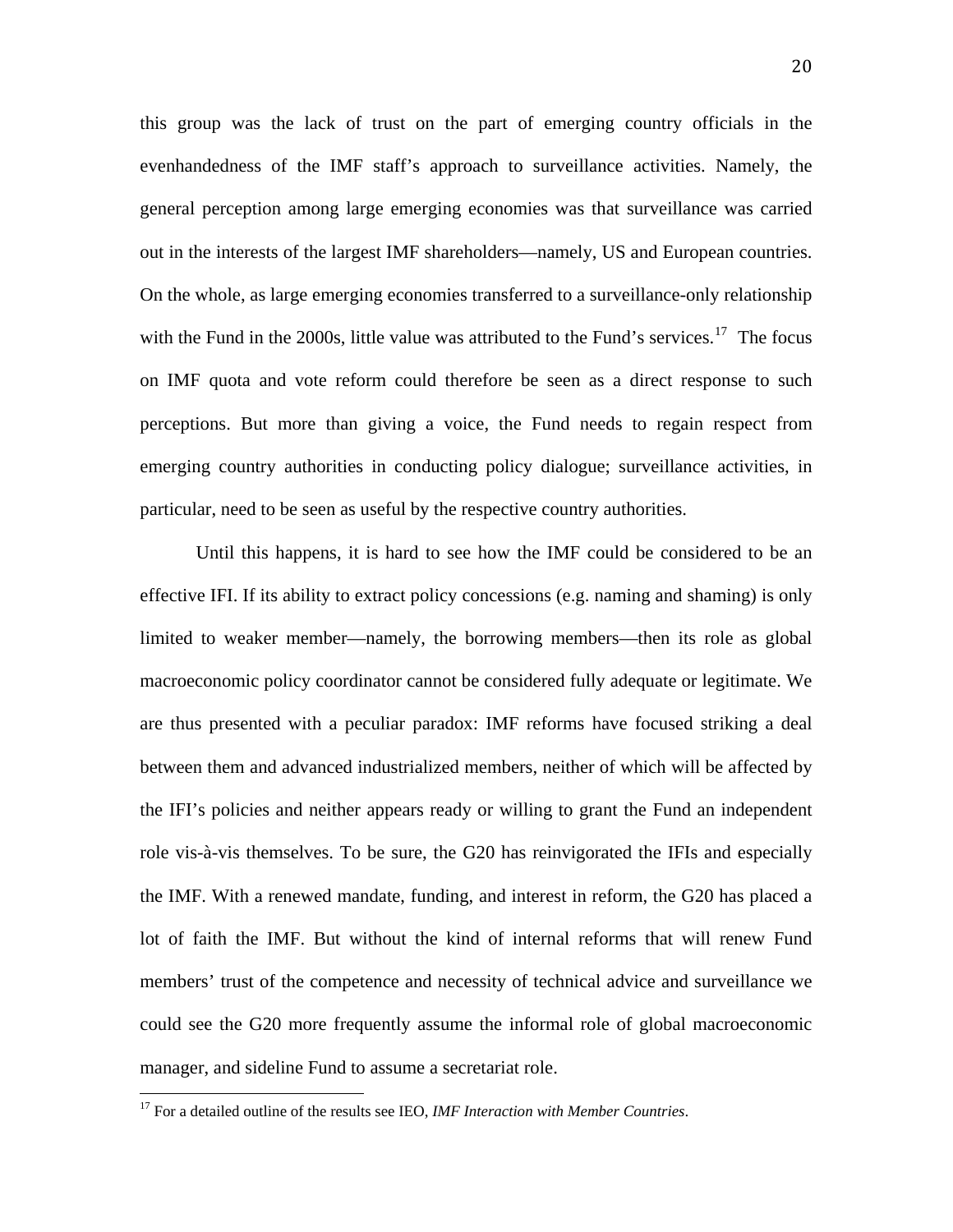## **Conclusions and Limitations**

and acceptance of the Fund's authority on macroeconomic policy coordination. And in this res pect, the IMF reform process faces an even greater array of obstacles, not least of The IMF is yet to regain its once-privileged position in global economic governance. The recent round of reforms is certainly accommodating of the interests of emerging economies, and a reflection of increasing global multipolarity. In order for the Fund to become an influential and independent international financial institution, it must be seen to be legitimate by its most powerful members, and an important step has been taken in this direction. But even significant governance reforms, by themselves, are unlikely to accomplish this task; there needs to be a deliberate and concerted recognition which are internal reforms to that would make the Fund's lending policies, mandate, and day-to-day activities more acceptable and authoritative to its members.

reforms, went to rescue struggling economies in Eastern Europe and East Asia. It remain s to be seen what impact, if any, the rebalancing of power at the executive board One of the limitations of our analysis is our focus is our explicit focus on large emerging economies. While the discussion of the Fund's relationship with low-income countries and small emerging markets, such as various South American countries and the European 'periphery', is beyond the scope of this paper, it is worth remembering that the Fund's borrowers are most strongly affected by the Fund's policies. At the same time, they are perhaps least represented in the reform process. The 1.1. Trillion in loans contributed to the institution by the G20, tied as it were to the recently-passed governance will have on the policy prescriptions these countries have and will adopt in repaying these loans.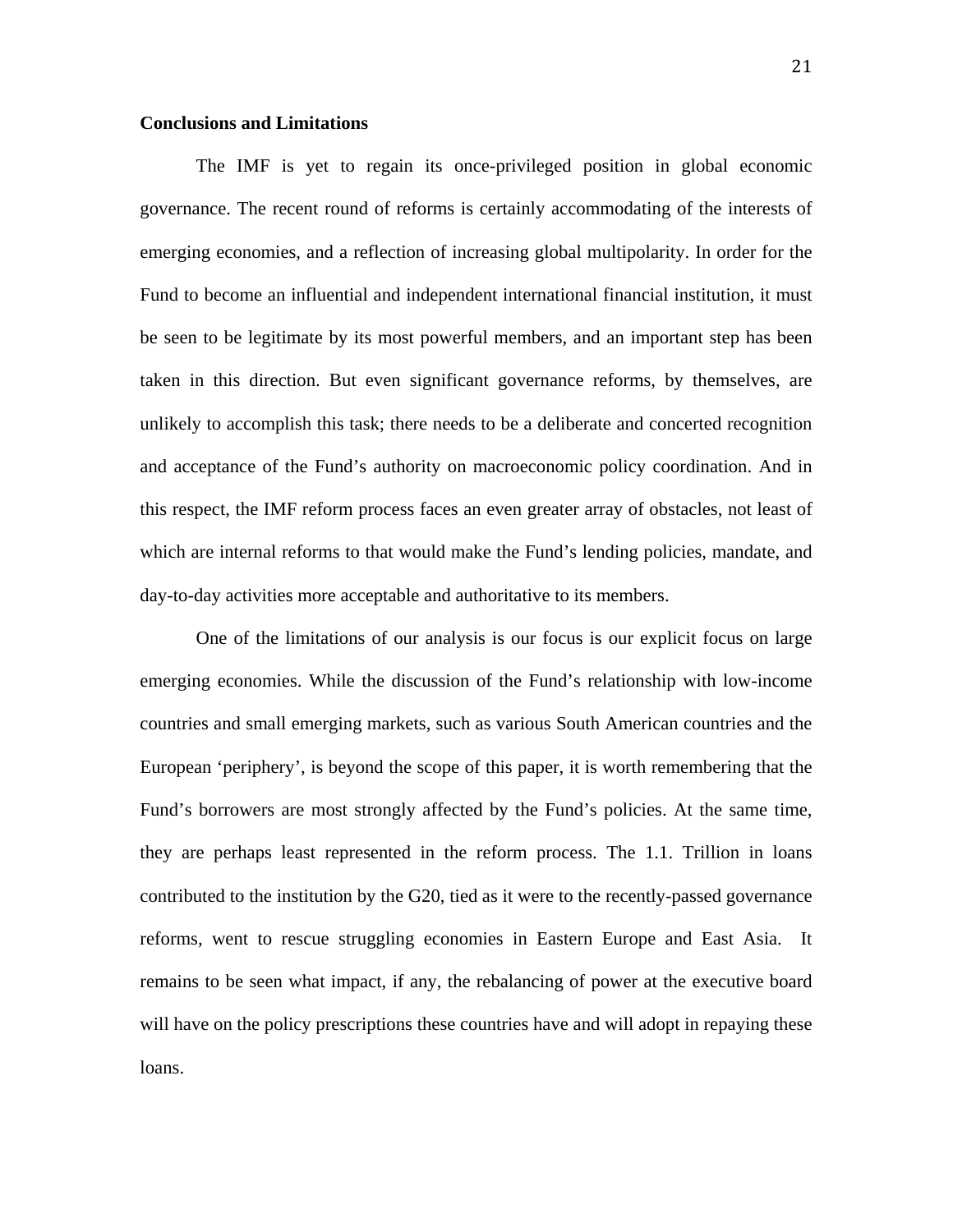policy advice. Yet, in the set of they remain in the policy advice. Yet, Similarly, while we explored the perceived effectiveness of IMF staff and emerging and advanced country officials in the area of IMF surveillance and technical advice, we have left out the views expressed by the low-income country members. The greatest irony of the reform process is that, according to the IEO surveys, this group cares most about the effectiveness and quality of Fund staff expertise. Indeed, the low-income countries are neither dismissive (as is the case with large emerging economies) nor indifferent (as is the case with advanced economies) about the dimensions of the Fund's

 $\frac{m}{s}$  iscussion g  $\frac{m}{s}$  is  $\frac{m}{s}$  is surrounding IMF background of **EXECUTE OF THE OCCUPATION** much of the present reforms. Indeed, Japan 5100 Billion governance reforms at best have a muted effect on much of the **Country Amount Committed in US Dollars**  \$100 Billion

Fund's borrowing members and at worse disadvantage them, especially when we take their technical overrepresentation at the Executive Board. Now that significant governance reforms are out of the way, it is time for a greater discussion of how to reform the function and mandate of the organization.

## Appendix

**Breakdown of Lending Capacity Funding Committed to the IMF, by Country**